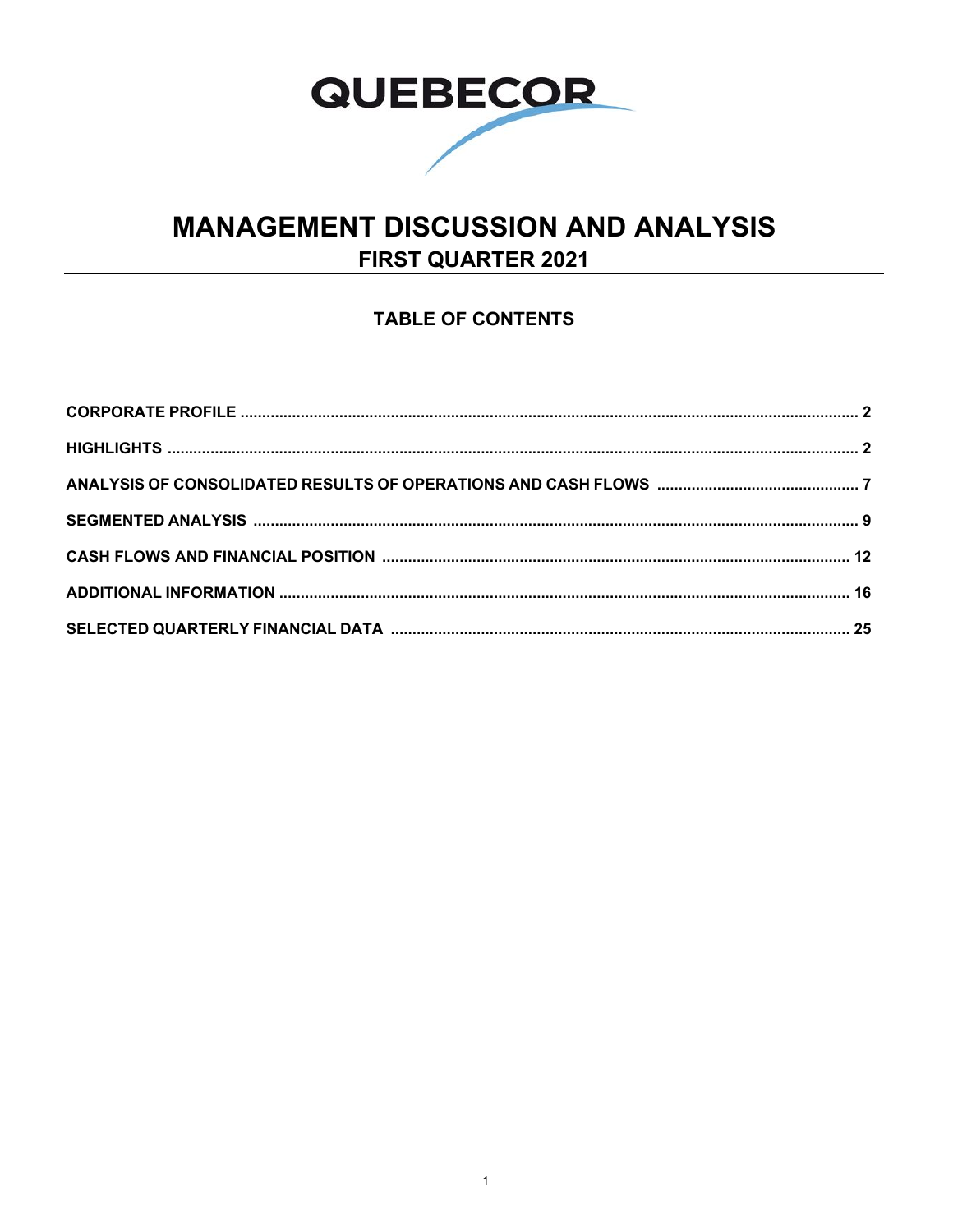## **CORPORATE PROFILE**

This Management Discussion and Analysis covers the main activities of Quebecor Inc. in the first quarter of 2021 and the major changes from the previous financial year. Quebecor Inc. is a holding company that owns Quebecor Media Inc., a wholly owned subsidiary that is one of Canada's largest telecommunications and media groups.

Quebecor Media Inc. operates in the following business segments: Telecommunications, Media, and Sports and Entertainment. Quebecor Media Inc. is pursuing a convergence strategy that captures synergies among its properties and leverages the value of content for the benefit of multiple distribution platforms. Unless the context otherwise requires, in this Management Discussion and Analysis, "Quebecor" and the "Corporation" refer to Quebecor Inc. and its subsidiaries, and "Quebecor Media" refers to Quebecor Media Inc. and its subsidiaries.

This report should be read in conjunction with the information in the consolidated financial statements and Management Discussion and Analysis for the financial year ended December 31, 2020. All amounts are stated in Canadian dollars ("CAN") unless otherwise indicated.

The Corporation uses measures not standardized under International Financial Reporting Standards ("IFRS") and key performance indicators. The Corporation added the "consolidated net debt leverage ratio" measure in the third quarter of 2020. Definitions of the non-IFRS measures, the new "consolidated net debt leverage ratio" measure and the key performance indicators used by the Corporation are provided in the "Non-IFRS Measures" and "Key Performance Indicators" sections below.

#### **COVID-19 pandemic**

The COVID-19 pandemic continues to have a significant impact on the economic environment in Canada and around the world. In order to limit the spread of the virus, the Québec government has imposed a number of restrictions and special preventive measures since the beginning of this health crisis, including the suspension of some business activities. Since March 2020, this health crisis has curtailed the operations of many of Quebecor's business partners and led to a significant slowdown in some of the Corporation's segments. Among other impacts, the restrictions and preventive measures imposed by the Québec government caused a reduction in volume at Videotron Ltd.'s ("Videotron") retail outlets; a reduction in advertising revenues, a decrease in sports events broadcast by the TVA Sports specialty channel and a reduction in film and audiovisual content activity in the Media segment in 2020; and the cancellation of most shows and events in the Sports and Entertainment segment. Despite the constraints created by this pandemic, Quebecor has continued and will continue to provide essential telecommunications and news services during this health crisis, while safeguarding the health and safety of the public and its employees. Due to the decrease in their revenues, most of the business units in the Media segment and Sports and Entertainment segment have qualified for the Canadian Emergency Wage Subsidy and subsidies totalling \$5.6 million were recorded in the first quarter of 2021 as a reduction in employee costs (no amount in the first quarter of 2020).

The impact of the COVID-19 health crisis on the operating results of the Corporation's business segments in the first quarter of 2021 is analyzed in greater detail in the "Segmented Analysis" section below. It is difficult at this stage to foresee all the consequences of this crisis until the situation returns to normal. The public health crisis could have a material adverse impact on the growth of the Corporation's operating results and cash flows in the short and medium terms. As a result, the growth recorded during prior quarters may not be indicative of future growth.

## **HIGHLIGHTS**

#### **First quarter 2021**

**Revenues:** \$1.09 billion, a \$35.6 million (3.4%) increase.

**Adjusted EBITDA:** \$452.7 million, a \$16.0 million (3.7%) increase.

**Net income attributable to shareholders:** \$121.3 million (\$0.49 per basic share), a decrease of \$10.3 million (\$0.03 per basic share).

**Adjusted income from continuing operating activities:** \$129.9 million (\$0.52 per basic share), an increase of \$18.4 million (\$0.08 per basic share) or 16.5%.

**Cash flows from operations:** \$307.6 million, a \$12.6 million (4.3%) increase.

**Cash flows provided by continuing operating activities:** \$261.6 million, a \$60.0 million (-18.7%) decrease.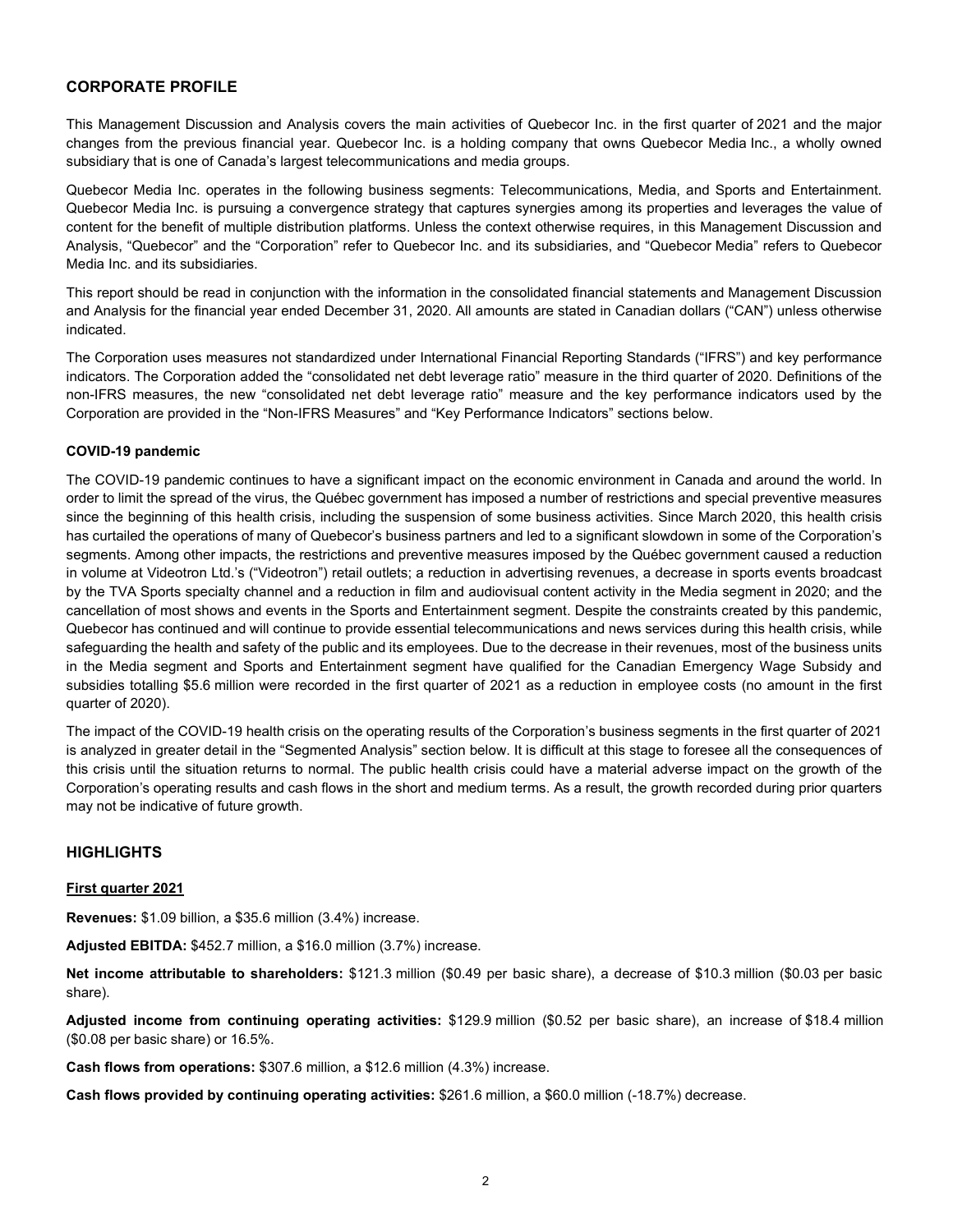## **Table 1**

## **Consolidated summary of income, cash flows and balance sheet**

(in millions of Canadian dollars, except number of shares and per basic share data)

|                                                       |             | Three months ended<br>March 31 |
|-------------------------------------------------------|-------------|--------------------------------|
|                                                       | 2021        | 2020                           |
|                                                       |             |                                |
| Income                                                |             |                                |
| Revenues:                                             |             |                                |
| Telecommunications                                    | \$<br>914.0 | 874.7<br>\$                    |
| Media                                                 | 174.8       | 174.8                          |
| Sports and Entertainment                              | 31.2        | 34.8                           |
| Inter-segment                                         | (28.9)      | (28.8)                         |
|                                                       | 1,091.1     | 1,055.5                        |
| Adjusted EBITDA (negative adjusted EBITDA):           |             |                                |
| Telecommunications                                    | 450.9       | 435.5                          |
| Media                                                 | 1.3         | 4.1                            |
| Sports and Entertainment                              | 2.1         | (3.8)                          |
| <b>Head Office</b>                                    | (1.6)       | 0.9                            |
|                                                       | 452.7       | 436.7                          |
| Depreciation and amortization                         | (195.3)     | (198.1)                        |
| Financial expenses                                    | (83.1)      | (87.4)                         |
| (Loss) gain on valuation and translation of financial |             |                                |
| instruments                                           | (5.8)       | 23.3                           |
| Restructuring of operations and other items           | (4.5)       | (3.9)                          |
| Income taxes                                          | (44.0)      | (40.5)                         |
| Income from discontinued operations                   |             | 1.3                            |
| <b>Net income</b>                                     | \$<br>120.0 | \$<br>131.4                    |
|                                                       |             |                                |
| Income from continuing operations attributable        |             |                                |
| to shareholders                                       | \$<br>121.3 | \$<br>130.3                    |
| Net income attributable to shareholders               | 121.3       | 131.6                          |
| Adjusted income from continuing operating activities  | 129.9       | 111.5                          |
| Per basic share:                                      |             |                                |
| Income from continuing operations attributable        |             |                                |
| to shareholders                                       | 0.49        | 0.51                           |
| Net income attributable to shareholders               | 0.49        | 0.52                           |
| Adjusted income from continuing operating activities  | 0.52        | 0.44                           |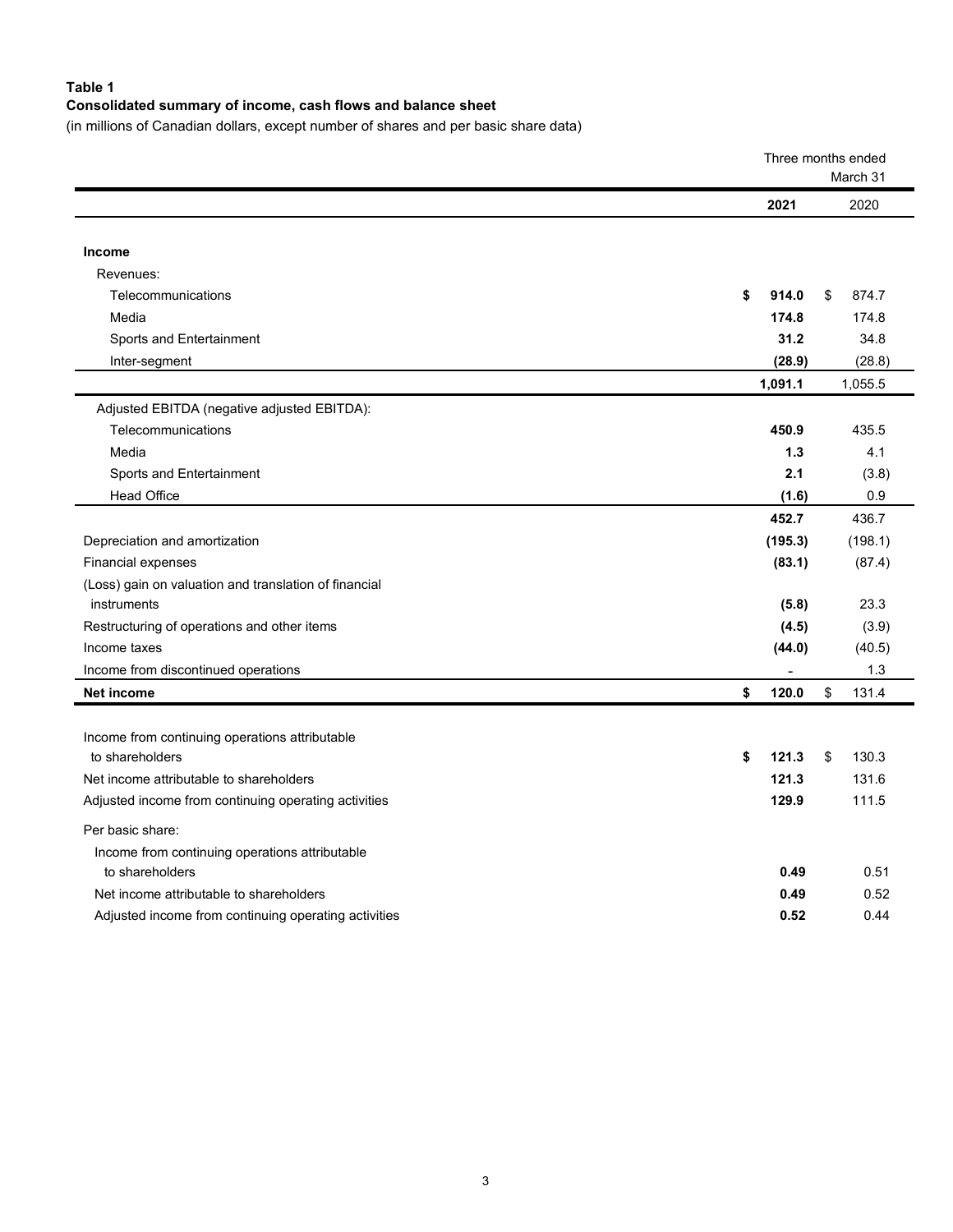|                                                        |                  | Three months ended<br>March 31 |
|--------------------------------------------------------|------------------|--------------------------------|
|                                                        | 2021             | 2020                           |
|                                                        |                  |                                |
| Additions to property, plant and equipment and         |                  |                                |
| to intangible assets                                   |                  |                                |
| Telecommunications                                     | \$<br>138.0      | 133.0<br>\$                    |
| Media                                                  | 5.7              | 7.7                            |
| Sports and Entertainment                               | 1.0              | 0.9                            |
| <b>Head Office</b>                                     | 0.4              | 0.1                            |
|                                                        | 145.1            | 141.7                          |
| <b>Cash flows</b>                                      |                  |                                |
| Cash flows from operations:                            |                  |                                |
| Telecommunications                                     | 312.9            | 302.5                          |
| Media                                                  | (4.4)            | (3.6)                          |
| Sports and Entertainment                               | 1.1              | (4.7)                          |
| <b>Head Office</b>                                     | (2.0)            | 0.8                            |
|                                                        | 307.6            | 295.0                          |
| Cash flows provided by continuing operating activities | 261.6            | 321.6                          |
|                                                        |                  |                                |
|                                                        | March 31<br>2021 | Dec. 31<br>2020                |
| <b>Balance sheet</b>                                   |                  |                                |
|                                                        | 759.3            |                                |
| Cash and cash equivalents                              | \$<br>633.5      | \$<br>136.7                    |
| Working capital                                        |                  | (33.4)                         |
| Net assets related to derivative financial instruments | 534.3            | 597.1                          |
| <b>Total assets</b>                                    | 10,690.9         | 9,861.6                        |
| Total debt (current and long-term)                     | 6,356.1          | 5,773.4                        |
| Lease liabilities (current and long term)              | 179.4            | 173.3                          |
| Convertible debentures, including embedded derivatives | 162.1            | 156.5                          |
| Equity attributable to shareholders                    | 1,203.8          | 1,112.6                        |
| Equity                                                 | 1,310.7          | 1,214.1                        |
| Number of common shares outstanding (in millions)      | 245.5            | 248.2                          |
| Consolidated net debt leverage ratio                   | 2.67x            | 2.68x                          |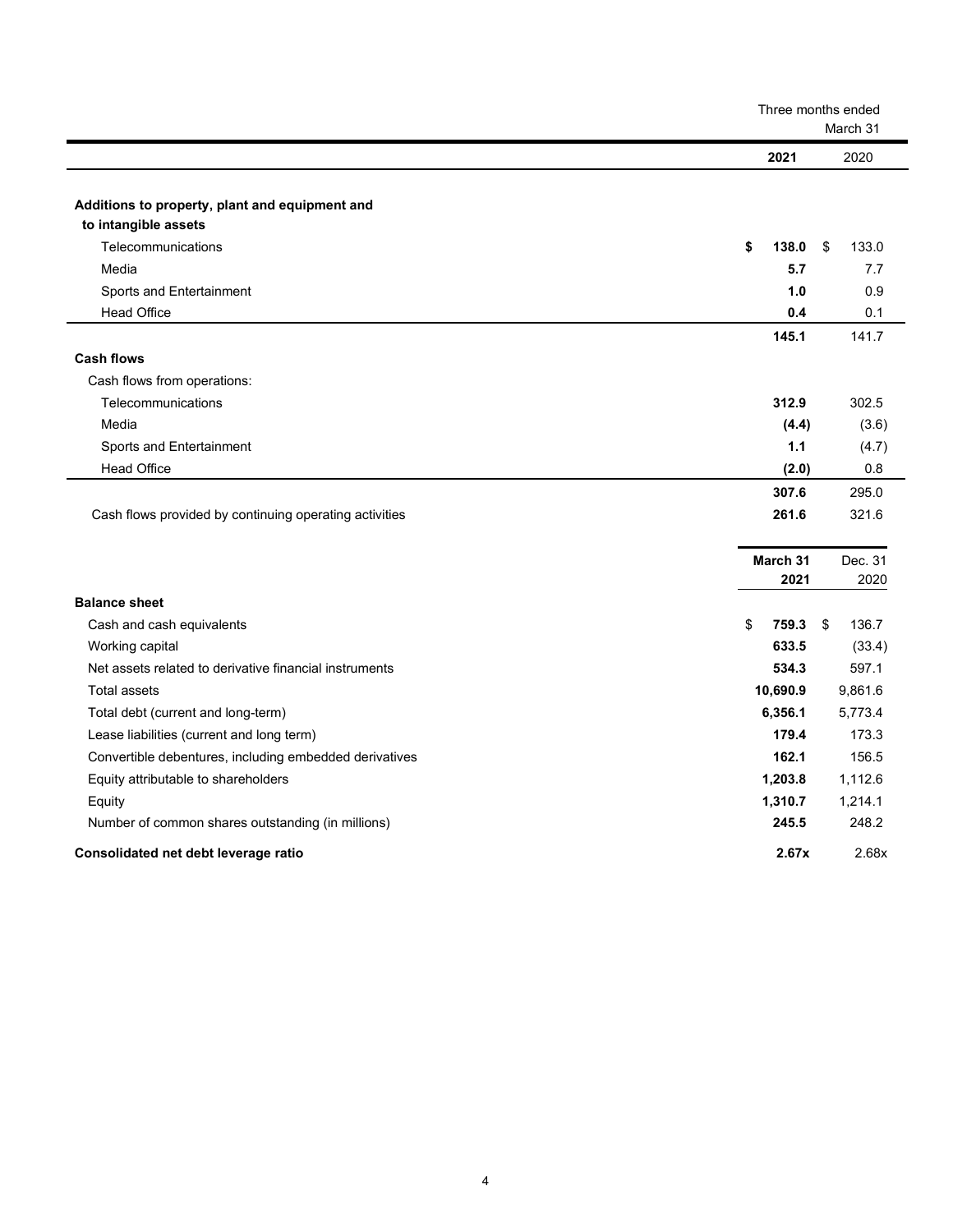## **Telecommunications**

- The Telecommunications segment grew its revenues by \$39.3 million (4.5%) and its adjusted EBITDA by \$15.4 million (3.5%) in the first quarter of 2021.
- Videotron significantly increased its revenues from customer equipment sales (\$31.1 million or 40.9%), Internet access (\$19.1 million or 6.9%) and mobile telephony (\$10.3 million or 6.4%), in the first quarter of 2021.
- There was a net increase of 22,100 revenue-generating units ("RGUs") (1.5%) in mobile telephony and 10,600 (0.6%) in Internet access.
- On April 15, 2021, the Canadian Radio television and Telecommunications Commission ("CRTC") announced that some telecommunications providers could eventually have access to the wireless networks of Canada's major carriers in order to offer Canadians greater choice and more options at an affordable price. As a result, regional carriers that invest in network infrastructure and spectrum will be able to offer competitive services as mobile virtual network operators in regions where competition is limited.
- On April 1, 2021, Videotron announced the acquisition of Cablovision Warwick Inc. ("Cablovision Warwick") and its network, which has been serving the municipalities of Warwick, Kingsey Falls and Saint-Félix-de-Kingsey in the Centre-du-Québec region for more than four decades. Cablovision Warwick's customers will therefore have access to Videotron's network as well as its products and services.
- On March 22, 2021, Videotron entered into agreements with the Québec government and Government of Canada jointly aimed at achieving the government's targets for the roll out of high speed Internet services in various regions of Québec. Under these agreements, Videotron will expand its high-speed Internet network to connect approximately 37,000 more households and the governments have undertaken to provide financial assistance in the amount of approximately \$258.0 million, which will be used in its entirety for the extension of Videotron's network. In accordance with the terms and conditions of the agreements, a \$216.2 million advance was received from the government and recorded as restricted cash with a corresponding amount recorded as a deferred subsidy in the Corporation's consolidated balance sheet at March 31, 2021.

## **Sports and Entertainment**

• On February 10, 2021, the Sports and Entertainment segment announced the acquisition of Les Disques Audiogramme inc., the largest independent French-language record label in North America, which also includes Éditorial Avenue, Canada's largest French-language music publisher, in order to continue supporting talented Québec artists and promote the dissemination of Québec music.

## **Investing and financing operations**

- On April 1, 2021, Alithya Group Inc ("Alithya"), a strategy and digital transformation leader, acquired the firm R3D Conseil inc, of which Quebecor was one of the main shareholders. As part of this transaction, Quebecor obtained 11.9% of Alithya's share capital and 6.7% of voting rights related to Alithya's issued and outstanding shares. The corresponding gain on disposal of approximately \$19.0 million will be accounted for in the second quarter of 2021. This transaction also includes purchase commitments from Quebecor for Alithya's services totalling approximately \$360.0 million as part of a 10-year commercial agreement.
- On February 11, 2021, TVA Group amended its \$75.0 million secured revolving credit facility to extend its term from February 2021 to February 2022 and amend certain terms and conditions.
- On January 22, 2021, Videotron issued \$650.0 million aggregate principal amount of 3.125% Senior Notes maturing on January 15, 2031, for net proceeds of \$644.0 million, net of financing fees of \$6.0 million. Videotron intends to use the proceeds from this offering for general corporate purposes, including, without limitation, the repayment of a portion of its current debt.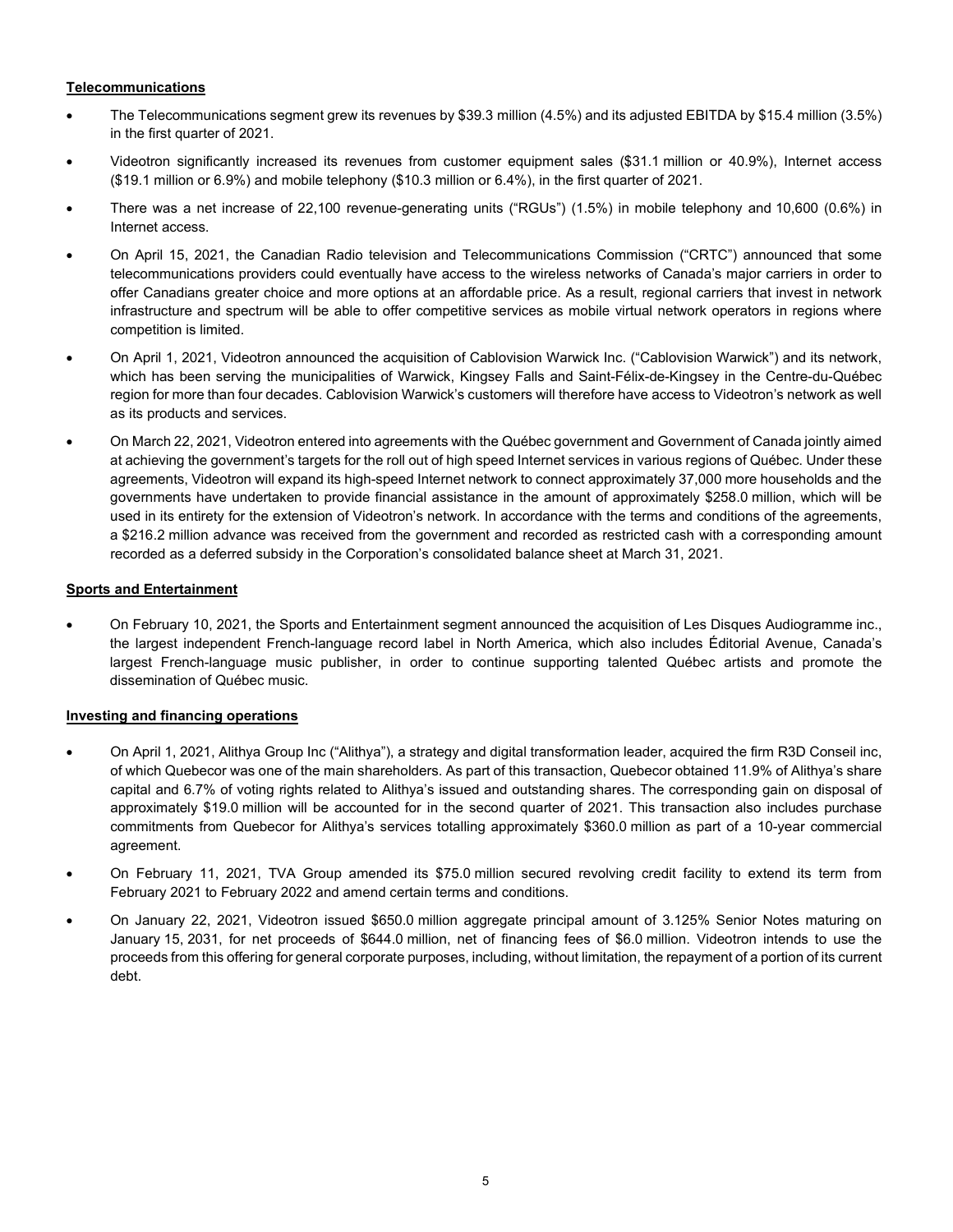#### **Senior management**

- On April 27, 2021, Quebecor announced that Jean-François Pruneau, President and Chief Executive Officer of Videotron, will be leaving his position to devote himself to personal investment projects. In the course of his career with the Corporation, Mr. Pruneau successfully tackled major challenges. His strong leadership and business acumen made an important contribution to developing the Corporation's business plan and building its solidity. Quebecor's management thanks him warmly for his valuable contribution over the past 20 years. Mr. Pruneau will stay on until June 4, 2021 to oversee the transition. In the wake of this announcement, it has been decided that Pierre Karl Péladeau, President and Chief Executive Officer of Quebecor Media, will take over the responsibilities of the President of Videotron to further cement the concerted leadership and dynamic of efficiency between the two organizations.
- France Lauzière, President and Chief Executive Officer of TVA Group and Chief Content Officer of Quebecor Content, has taken time off from her duties for a period of up to six months, starting April 14, 2021, for family reasons. During her absence, Pierre Karl Péladeau, President and Chief Executive Officer of Quebecor, is assuming her duties at TVA Group and Quebecor Content on an acting basis.
- The Chief Operating Officer and Chief Legal Officer of Quebecor, Marc M. Tremblay, indicated to the Corporation some time ago that he wanted to plan for his retirement at a date to be confirmed. The Corporation, wishing for Mr. Tremblay to remain an officer at least until March 31, 2022, has entered into an agreement providing that Mr. Tremblay remain in his position at least until that date, while gradually reducing his activities starting August 1, 2021.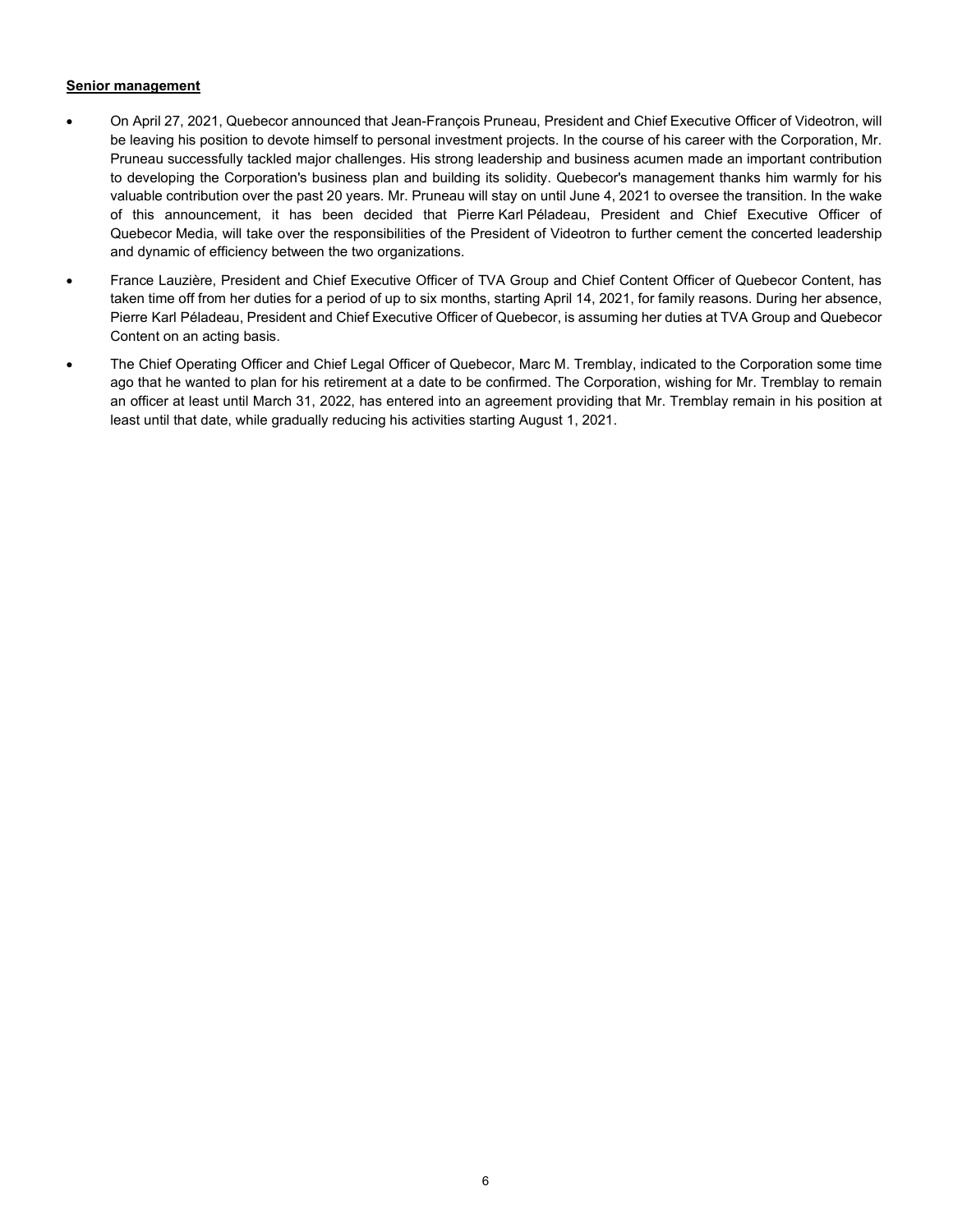## **ANALYSIS OF CONSOLIDATED RESULTS OF OPERATIONS AND CASH FLOWS**

#### **2021/2020 first quarter comparison**

**Revenues:** \$1.09 billion, a \$35.6 million (3.4%) increase.

- Revenues increased in Telecommunications (\$39.3 million or 4.5% of segment revenues).
- Revenues were flat in the Media segment.
- Revenues decreased in Sports and Entertainment (\$3.6 million or -10.3%).

**Adjusted EBITDA:** \$452.7 million, a \$16.0 million (3.7%) increase.

- Adjusted EBITDA increased in Telecommunications (\$15.4 million or 3.5% of segment adjusted EBITDA) and in Sports and Entertainment (\$5.9 million).
- Adjusted EBITDA decreased in Media (\$2.8 million or -68.3%), and there was an unfavourable variance at Head Office (\$2.5 million) due mainly to an unfavourable variance in the stock-based compensation charge.
- The change in the fair value of Quebecor and Quebecor Media stock options and in the value of Quebecor stock-price-based share units resulted in a \$5.5 million unfavourable variance in the Corporation's stock-based compensation charge in the first quarter of 2021 compared with the same period of 2020.

**Net income attributable to shareholders:** \$121.3 million (\$0.49 per basic share) in the first quarter of 2021, compared with \$131.6 million (\$0.52 per basic share) in the same period of 2020, a decrease of \$10.3 million (\$0.03 per basic share).

- The main unfavourable variances were:
	- $\circ$  \$29.1 million unfavourable variance in losses and gains on valuation and translation of financial instruments, including \$28.2 million without any tax consequences;
	- $\circ$  \$3.5 million increase in the income tax expense.
- The main favourable variances were:
	- o \$16.0 million increase in adjusted EBITDA;
	- o \$4.3 million decrease related to financial expenses;
	- o \$2.8 million decrease in the depreciation and amortization charge.

**Adjusted income from continuing operating activities:** \$129.9 million (\$0.52 per basic share) in the first quarter of 2021, compared with \$111.5 million (\$0.44 per basic share) in the same period of 2020, an increase of \$18.4 million (\$0.08 per basic share).

**Cash flows from operations:** \$307.6 million, a \$12.6 million (4.3%) increase due to the \$16.0 million increase in adjusted EBITDA and a \$6.5 million decrease in additions to intangible assets, partially offset by a \$9.9 million increase in additions to property, plant and equipment.

**Cash flows provided by continuing operating activities:** \$261.6 million, a \$60.0 million decrease due primarily to the unfavourable net change in non-cash balances related to operating activities, partially offset by the increase in adjusted EBITDA.

**Depreciation and amortization charge:** \$195.3 million in the first quarter of 2021, a \$2.8 million decrease due mainly to decreased investment related to the leasing of set-top boxes in the Telecommunications segment, partially offset by the impact of capital expenditures and investments in intangible assets in the segment, including amortization of intangible assets related to investments in the Helix platform.

**Financial expenses:** \$83.1 million in the first quarter of 2021, a \$4.3 million decrease caused mainly by a favourable variance in the gain or loss on foreign currency translation of short-term monetary items and by a lower average interest rate on long-term debt. Increases in financial expenses were due primarily to higher average indebtedness.

**Loss on valuation and translation of financial instruments:** \$5.8 million in the first quarter of 2021 compared with a \$23.3 million gain in the same period of 2020. The \$29.1 million unfavourable variance was due primarily to a \$28.2 million unfavourable variance, without any tax consequences, in gains and losses on embedded derivatives related to convertible debentures.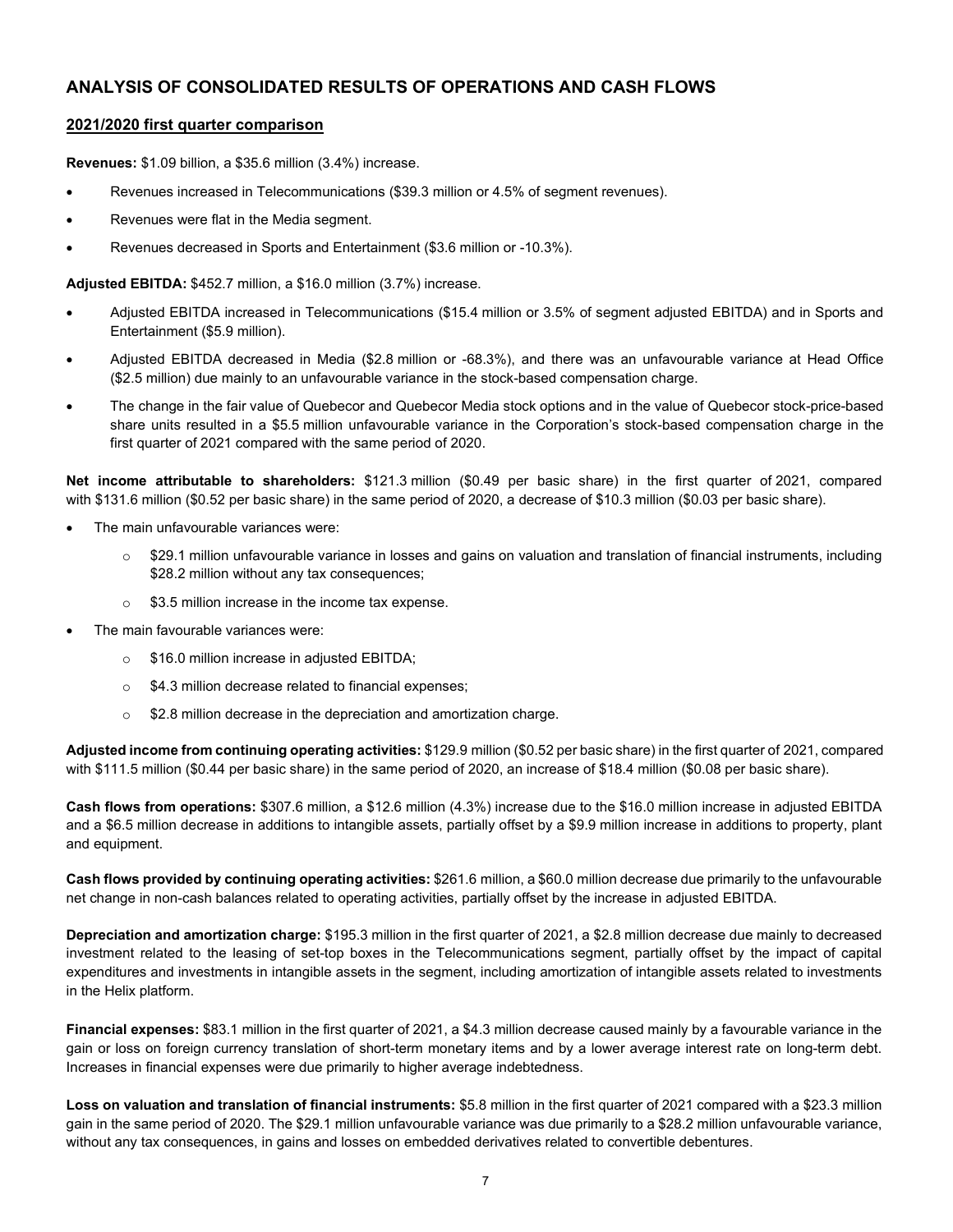**Charge for restructuring of operations and other items:** \$4.5 million in the first quarter of 2021, compared with \$3.9 million in the same period of 2020, a \$0.6 million unfavourable variance.

• A \$3.7 million charge was recognized in the first quarter of 2021 in connection with cost-reduction initiatives in the Corporation's various segments (\$3.9 million in the first quarter of 2020). A \$0.8 million charge for impairment of assets was also recognized in connection with various restructuring initiatives in the first quarter of 2021.

**Income tax expense:** \$44.0 million in the first quarter of 2021 (effective tax rate of 25.9%), compared with \$40.5 million in the same period of 2020 (effective tax rate of 27.3%), a \$3.5 million unfavourable variance caused mainly by the impact of the increase in taxable income.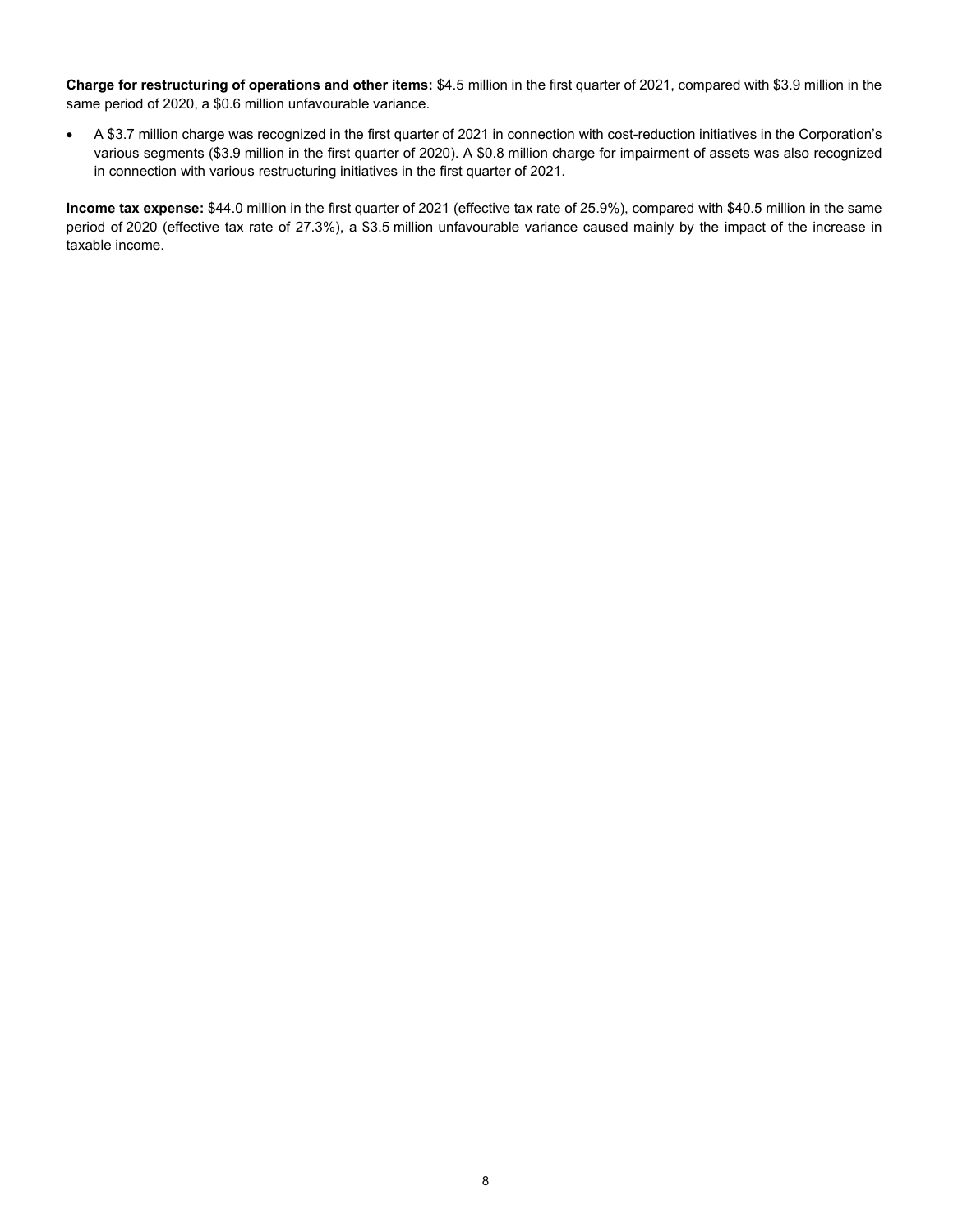## **SEGMENTED ANALYSIS**

#### **Telecommunications**

### **First quarter 2021 operating results**

**Revenues:** \$914.0 million in the first quarter of 2021, a \$39.3 million (4.5%) increase.

- Revenues from the mobile telephony service increased \$10.3 million (6.4%) to \$170.5 million, due primarily to an increase in the number of subscriber connections, partially offset by a decrease in average per-subscriber revenues.
- Revenues from Internet access services increased \$19.1 million (6.9%) to \$296.6 million, due mainly to an increase in the customer base and an increase in average per-subscriber revenues.
- Revenues from television services decreased \$19.9 million (-8.5%) to \$213.2 million, due primarily to the impact of the net decrease in the customer base and the decrease in average per-subscriber revenues.
- Revenues from the wireline telephony service decreased \$2.1 million (-2.5%) to \$80.7 million, mainly because of the impact of the net decrease in subscriber connections, partially offset by higher average per-connection revenues.
- Revenues from customer equipment sales increased \$31.1 million (40.9%) to \$107.2 million, mainly because of the increase in equipment sales related to the Helix platform and increases in the price of mobile devices.
- Other revenues increased \$0.8 million (1.8%) to \$45.8 million.

**Total average billing per unit ("ABPU"):** Videotron's total ABPU was \$49.96 in the first quarter of 2021 compared with \$49.90 in the same period of 2020, a \$0.06 (0.1%) increase. Mobile ABPU was \$49.95 in the first quarter of 2021, compared with \$51.60 in the same period of 2020, a \$1.65 (-3.2%) decrease due in part to a decrease in overage and roaming revenues due to the COVID-19 public-health crisis and the popularity of bring your own device ("BYOD") plans.

#### **Customer statistics**

*RGUs –* The total number of RGUs was 6,145,300 at March 31, 2021, a decrease of 2,600 from the end of the fourth quarter of 2020 (compared with an increase of 9,000 in the same period of 2020), and a 12-month increase of 60,100 (1.0%) (Table 2).

*Mobile telephony –* The number of subscriber connections to the mobile telephony service stood at 1,503,200 at March 31, 2021, an increase of 22,100 (1.5%) from the end of the fourth quarter of 2020 (compared with an increase of 39,300 in the same period of 2020), and a 12-month increase of 133,400 (9.7%) (Table 2).

*Internet access –* The number of subscribers to the Internet access service stood at 1,807,400 at March 31, 2021, an increase of 10,600 (0.6%) from the end of the fourth quarter of 2020 (compared with an increase of 6,100 in the same period of 2020), and a 12-month increase of 74,000 (4.3%) (Table 2). As of March 31, 2021, Videotron's Internet access services had a household and business penetration rate (number of subscribers as a proportion of the total 3,005,100 homes and businesses passed by Videotron's network as of March 31, 2021, up from 2,958,000 one year earlier) of 60.1% compared with 58.6% a year earlier.

*Television* – The number of subscribers to television services stood at 1,459,100 at March 31, 2021, a decrease of 16,500 (-1.1%) from the end of the fourth quarter of 2020 (compared with a decrease of 19,700 in the same period of 2020), and a 12-month decrease of 53,000 (-3.5%) (Table 2). At March 31, 2021, the television service had a household and business penetration rate of 48.6% versus 51.1% a year earlier.

*Wireline telephony service –* The number of subscriber connections to the wireline telephony service stood at 897,700 at March 31, 2021, a decrease of 27,000 (-2.9%) from the end of the fourth quarter of 2020 (compared with a decrease of 29,100 in the same period of 2020), and a 12-month decrease of 100,500 (-10.1%) (Table 2). As of March 31, 2021, the wireline telephony service had a household and business penetration rate of 29.9% versus 33.7% a year earlier.

*Club illico –* The number of subscribers to the Club illico over-the-top video service ("Club illico") stood at 477,900 at March 31, 2021, an increase of 8,200 (1.7%) from the end of the fourth quarter of 2020 (compared with an increase of 12,400 in the same period of 2020), and a 12-month increase of 6,200 (1.3%) (Table 2).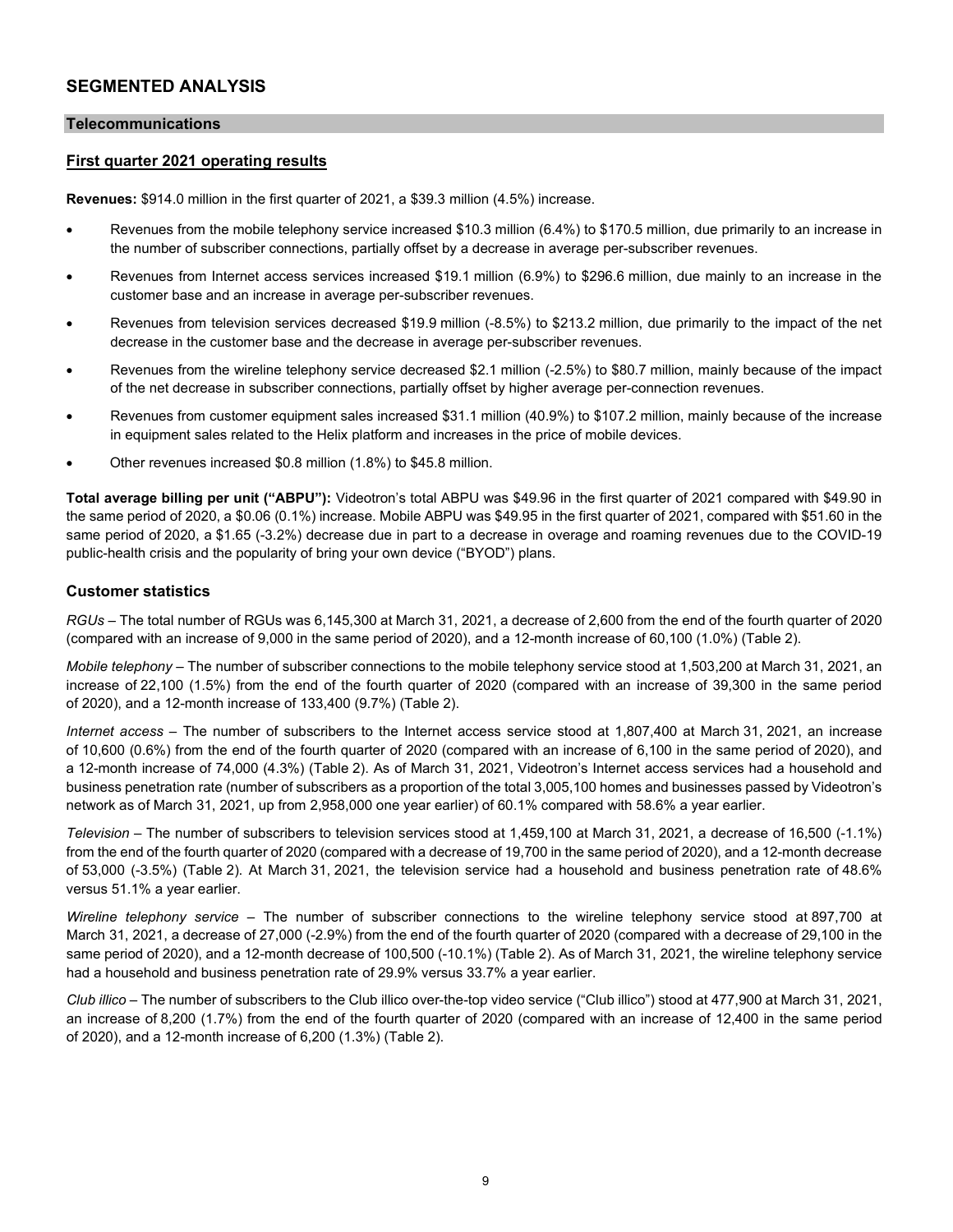## **Table 2**

## **Telecommunications segment quarter-end RGUs for the last eight quarters**

(in thousands of units)

|                    | Mar. 2021 |         | Dec. 2020 Sept. 2020 | June 2020 | Mar. 2020 |         | Dec. 2019 Sept. 2019 | June 2019 |
|--------------------|-----------|---------|----------------------|-----------|-----------|---------|----------------------|-----------|
|                    |           |         |                      |           |           |         |                      |           |
| Mobile telephony   | 1.503.2   | 1.481.1 | 1.452.6              | 1.404.9   | 1.369.8   | 1.330.5 | 1.288.7              | 1,231.9   |
| Internet           | 1.807.4   | 1,796.8 | 1,769.8              | 1,749.3   | 1,733.4   | 1,727.3 | 1,724.3              | 1,706.9   |
| Television         | 1.459.1   | 1.475.6 | 1.481.8              | 1.497.3   | 1.512.1   | 1.531.8 | 1.545.2              | 1,558.4   |
| Wireline telephony | 897.7     | 924.7   | 947.8                | 976.5     | 998.2     | 1,027.3 | 1.052.7              | 1,072.9   |
| Club illico        | 477.9     | 469.7   | 452.9                | 472.2     | 471.7     | 459.3   | 443.5                | 431.0     |
| <b>Total</b>       | 6,145.3   | 6.147.9 | 6,104.9              | 6,100.2   | 6.085.2   | 6.076.2 | 6.054.4              | 6,001.1   |

**Adjusted EBITDA:** \$450.9 million, a \$15.4 million (3.5%) increase due primarily to:

impact of the revenue increase, net of the cost of equipment sold.

Partially offset by:

• increase in operating expenses, including increase in customer service and technical quality expenses.

**Cost/revenue ratio:** Employee costs and purchases of goods and services for all Telecommunications segment operations, expressed as a percentage of revenues, were 50.7% in the first quarter of 2021 compared with 50.2% in the same period of 2020.

**Cash flows from operations:** \$312.9 million in the first quarter of 2021 compared with \$302.5 million in the same period of 2020 (Table 11). The \$10.4 million increase was due to the \$15.4 million increase in adjusted EBITDA and a \$5.5 million decrease in additions to intangible assets, including decreased investment in IT systems, partially offset by a \$10.5 million increase in additions to property, plant and equipment, including increased investment in the LTE-A network.

#### **Media**

## **First quarter 2021 operating results**

**Revenues:** \$174.8 million in the first quarter of 2021, stable compared with the same period of 2020.

- Other revenues increased \$4.1 million (9.1%), mainly because of increased volume in commercial production as a result of demand growth and the accelerated timing of some projects.
- Subscription revenues decreased by \$2.4 million (-4.6%), mainly because of lower subscription revenues at the specialty channels, newspapers and magazines.
- Advertising revenues decreased by \$1.7 million (-2.2%), mainly because of lower advertising revenues at the newspapers and Quebecor Out-of-Home, partially offset by higher advertising revenues at the specialty channels and TVA Network.

**Adjusted EBITDA:** \$1.3 million in the first quarter of 2021, a \$2.8 million (-68.3%) decrease due primarily to:

• higher broadcast content costs, due primarily to a review by the Corporation of the allocation of the value of the rights attached to the various components of its contract for National Hockey League ("NHL") games to better reflect the financial benefits arising from it, the postponement of the start of the NHL's 2020-2021 regular season from 2020 to 2021 and the shortened season.

Partially offset by:

- decreases in labour costs, due to the impact of salary savings and the government measures introduced to deal with the COVID-19 pandemic;
- decreases in other content costs and production, administration, distribution and marketing expenses.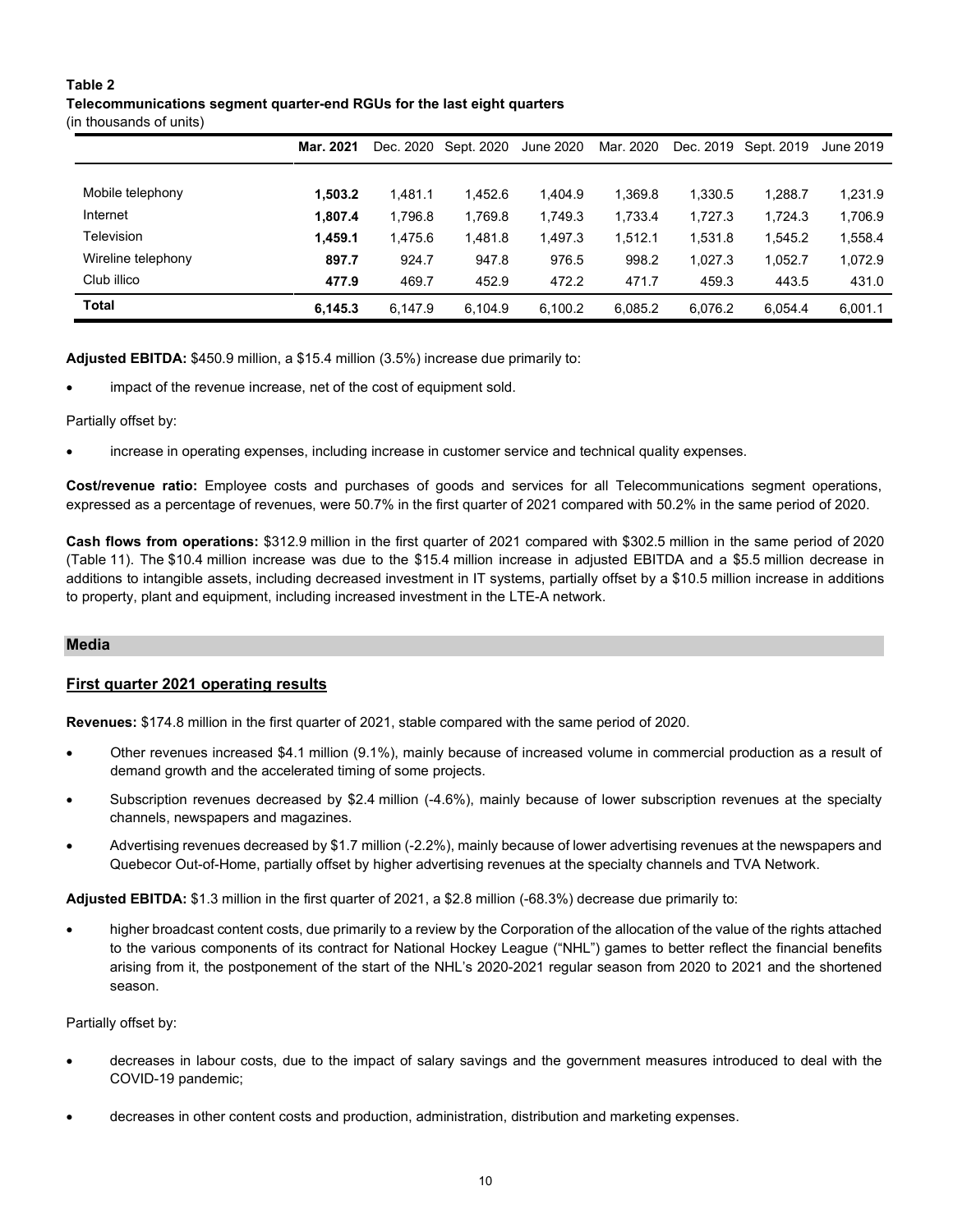**Cost/revenue ratio:** Employee costs and purchases of goods and services for all Media segment operations, expressed as a percentage of revenues, were 99.3% in the first quarter of 2021 compared with 97.7% in the same period of 2020, mainly due to the net increase in broadcast content costs.

**Cash flows from operations:** Negative \$4.4 million in the first quarter of 2021 compared with negative \$3.6 million in the same period of 2020 (Table 11). The \$0.8 million unfavourable variance was due to the \$2.8 million decrease in adjusted EBITDA, partially offset by a \$2.0 million decrease in additions to property, plant and equipment and to intangible assets.

#### **Sports and Entertainment**

#### **First quarter 2021 operating results**

**Revenues:** \$31.2 million in the first quarter of 2021, a \$3.6 million (-10.3%) decrease due primarily to a decrease in revenues from music distribution, concerts and hockey activities due to the COVID-19 pandemic, partially offset by higher revenues from book distribution and general literature publishing.

**Adjusted EBITDA:** \$2.1 million in the first quarter of 2021, a \$5.9 million favourable variance due primarily to decreases in some operating expenses, including production costs and labour costs, as a result of the impact of salary savings and the government measures introduced to deal with the COVID-19 pandemic, and decreases in administration costs, partially offset by the impact of the revenue decrease.

**Cash flows from operations:** \$1.1 million in the first quarter of 2021 compared with negative \$4.7 million in the same period of 2020 (Table 11). The \$5.8 million favourable variance was essentially due to the \$5.9 million favourable variance in adjusted EBITDA.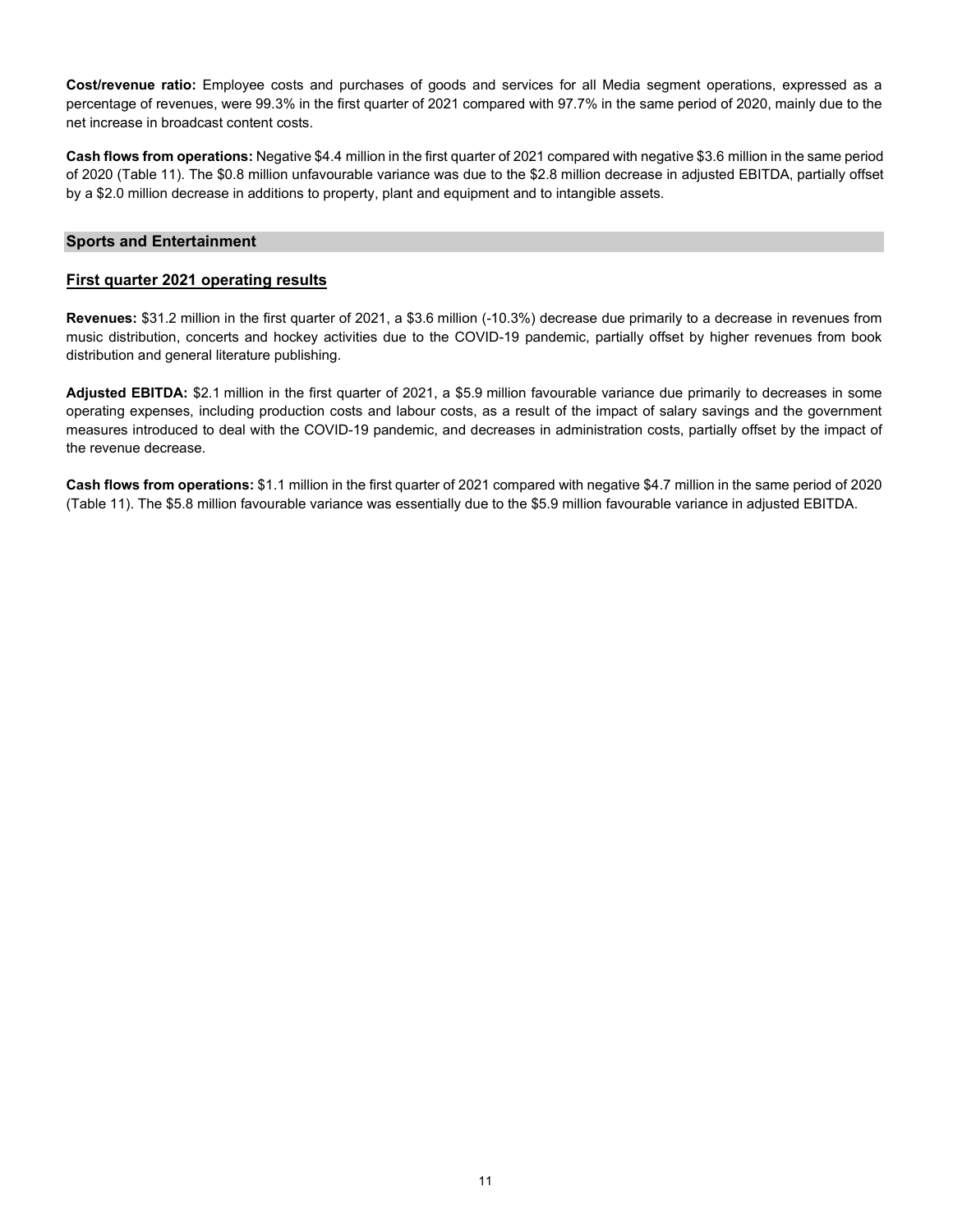## **CASH FLOWS AND FINANCIAL POSITION**

This section provides an analysis of sources and uses of cash flows, as well as a financial position analysis as of the balance sheet date.

#### **Operating activities**

**Cash flows provided by continuing operating activities:** \$261.6 million in the first quarter of 2021, compared with \$321.6 million in the same period of 2020.

The \$60.0 million decrease was mainly due to:

• \$75.8 million unfavourable net change in non-cash balances related to operating activities, due primarily to unfavourable variances in income tax payable and inventory, partially offset by a favourable variance in accounts payable.

Partially offset by:

• \$16.0 million increase in adjusted EBITDA.

The unfavourable net change in income tax payable and in other non-cash items related to operating activities had an unfavourable impact on cash flows provided by continuing operating activities in the first quarter of 2021 compared with the same period of 2020, while the increased profitability of the Telecommunications and Sports and Entertainment segments had a favourable impact.

**Working capital:** \$633.5 million at March 31, 2021 compared with negative \$33.4 million at December 31, 2020. The \$666.9 million favourable variance was due primarily to an increase in cash and cash equivalents, in connection with the issuance by Videotron of Senior Notes, and favourable variances in income tax payable and accounts receivable, partially offset by an increase in accounts payable.

#### **Investing activities**

**Cash flows used for additions to property, plant and equipment:** \$111.8 million in the first quarter of 2021 compared with \$80.0 million in the same period of 2020. The \$31.8 million increase mainly reflects a \$21.9 million unfavourable net change in current non-cash items and increased investment in the LTE-A network in the Telecommunications segment.

**Cash flows used for additions to intangible assets:** \$58.8 million in the first quarter of 2021 compared with \$102.8 million in the same period of 2020. The \$44.0 million reduction was mainly due to a \$37.5 million favourable net change in current non-cash items and decreased investment in IT systems, mainly in the Telecommunications segment.

**Proceeds from disposal of assets:** \$0.1 million in the first quarter of 2021 compared with \$1.5 million in the same period of 2020.

**Business acquisitions:** \$15.1 million in the first quarter of 2021, essentially consisting in the acquisition of Les Disques Audiogramme inc., in the Sports and Entertainment segment.

#### **Free cash flows from continuing operating activities**

**Free cash flows from continuing operating activities:** \$91.1 million in the first quarter of 2021 compared with \$140.3 million in the same period of 2020 (Table 12).

The \$49.2 million decrease was mainly due to:

- \$60.0 million decrease in cash flows provided by continuing operating activities;
- \$31.8 million increase in cash flows used for additions to property, plant and equipment.

Partially offset by:

• \$44.0 million decrease in cash used for additions to intangible assets.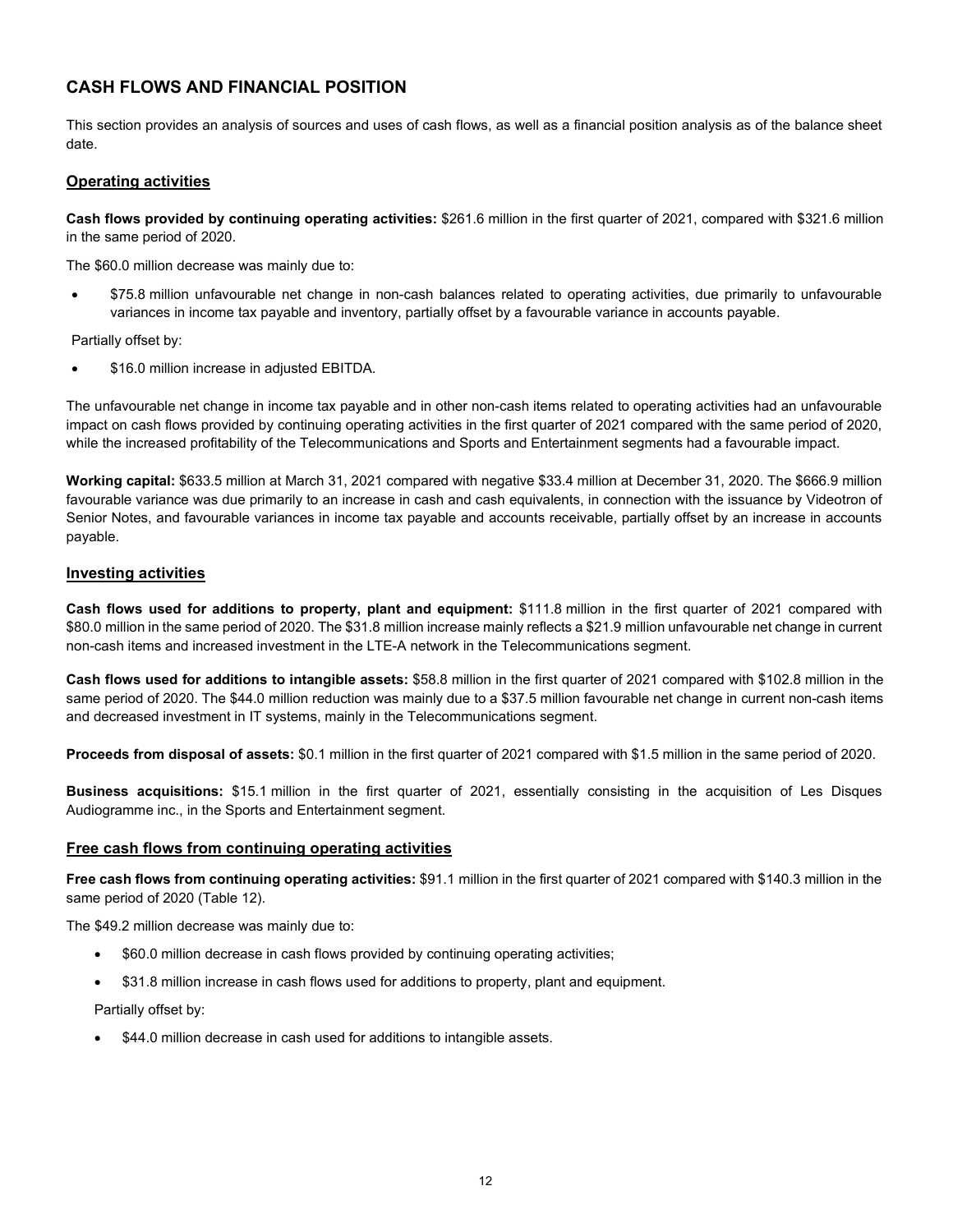## **Financing activities**

**Consolidated debt** (long-term debt plus bank indebtedness): \$584.3 million increase in the first quarter of 2021; \$62.8 million net unfavourable variance in assets and liabilities related to derivative financial instruments.

- Debt increases in the first quarter of 2021 essentially consisted of:
	- o Issuance on January 22, 2021 by Videotron of \$650.0 million aggregate principal amount of 3.125% Senior Notes maturing on January 15, 2031 for net proceeds of \$644.0 million, net of financing fees of \$6.0 million.
- Debt reductions in the first quarter of 2021 essentially consisted of:
	- $\circ$  \$56.9 million favourable impact of exchange rate fluctuations. The consolidated debt reduction attributable to this item was offset by the decrease in the asset (or increase in the liability) related to derivative financial instruments.
- Assets and liabilities related to derivative financial instruments totalled a net asset of \$534.3 million at March 31, 2021 compared with \$597.1 million at December 31, 2020. The \$62.8 million net unfavourable variance was mainly due to the unfavourable impact of exchange rate fluctuations on the value of derivative financial instruments.
- On February 11, 2021, TVA Group amended its \$75.0 million secured revolving credit facility to extend its term from February 2021 to February 2022 and amend certain terms and conditions.

## **Financial Position**

**Net available liquidity:** \$2.55 billion at March 31, 2021 for Quebecor Media and its wholly owned subsidiaries, consisting of \$1.80 billion in available unused revolving credit facilities and \$754.0 million in cash and cash equivalents.

**Consolidated debt** (long-term debt plus bank indebtedness): \$6.36 billion at March 31, 2021, a \$584.3 million increase compared with December 31, 2020; \$62.8 million net unfavourable variance in assets and liabilities related to derivative financial instruments (see "Financing activities" above).

• Consolidated debt essentially consisted of Videotron's \$4.72 billion debt (\$4.11 billion at December 31, 2020); TVA Group's \$27.2 million debt (\$28.8 million at December 31, 2020); Quebecor Media's \$1.57 billion debt (\$1.59 billion at December 31, 2020); and Quebecor's \$45.5 million debt (\$45.9 million at December 31, 2020).

**Consolidated net debt leverage ratio:** 2.67x at March 31, 2021 compared with 2.68x at December 31, 2020.

As at March 31, 2021, minimum principal payments on long-term debt in the coming years were as follows:

## **Table 3 Minimum principal payments on Quebecor's long-term debt 12 months ending March 31** (in millions of Canadian dollars)

| 2022                | \$<br>25.4               |
|---------------------|--------------------------|
| 2023                | 2,618.2                  |
| 2024                | $\overline{\phantom{m}}$ |
| 2025                | 753.7                    |
| 2026                | 775.0                    |
| 2027 and thereafter | 2,203.8                  |
| <b>Total</b>        | \$<br>6,376.1            |

From time to time, Quebecor may (but is under no obligation to) seek to retire or purchase its outstanding securities, including debentures, in open market purchases, privately negotiated transactions, or otherwise. Such repurchases, if any, will depend on its liquidity position and requirements, prevailing market conditions, contractual restrictions and other factors. The amounts involved may be material.

The weighted average term of Quebecor's consolidated debt was approximately 4.7 years as of March 31, 2021 (4.3 years as of December 31, 2020). After taking into account hedging instruments, at March 31, 2021 the debt consisted of approximately 96.6% fixed-rate debt (96.1% at December 31, 2020) and 3.4% floating-rate debt (3.9% at December 31, 2020).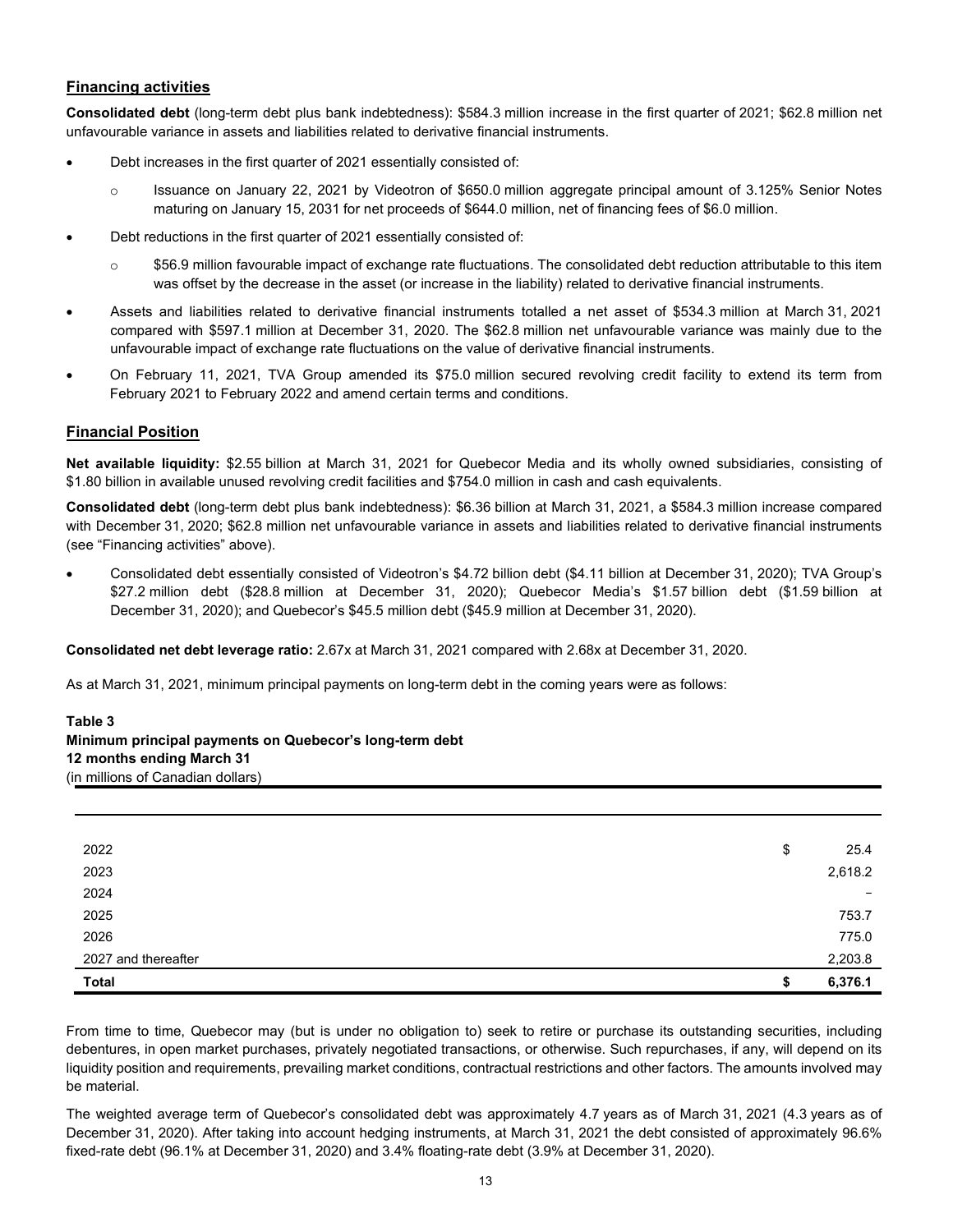Management of the Corporation believes that cash flows and available sources of financing should be sufficient to cover committed cash requirements for capital investments, working capital, interest payments, income tax payments, debt and lease repayments, pension plan contributions, share repurchases, and dividend payments to shareholders. The Corporation believes it will be able to meet future debt maturities, which are staggered over the coming years.

Pursuant to its financing agreements, the Corporation is required to maintain certain financial ratios and comply with certain financial covenants. At March 31, 2021, the Corporation was in compliance with all required financial ratios and restrictive covenants in its financing agreements.

## **Dividends declared**

On May 12, 2021, the Board of Directors of Quebecor declared a quarterly dividend of \$0.275 per share on its Class A Multiple Voting Shares ("Class A Shares") and Class B Subordinate Voting Shares ("Class B Shares"), payable on June 22, 2021 to shareholders of record at the close of business on May 28, 2021.

## **Participation in 3500 MHz spectrum auction**

In April 2021, Videotron qualified as a bidder in the auction for spectrum licences in the 3500 MHz band announced by Innovation, Science and Economic Development Canada ("ISED Canada"). The auction is scheduled to commence on June 15, 2021.

In March 2021, Videotron contracted new unsecured on-demand credit facilities under which letters of credit were issued and submitted to ISED Canada as a pre-auction deposit, with the application to bid. The submission of these letters of credit did not have the effect of reducing the Corporation's net available liquid assets under the Corporation's current credit facilities. In accordance with the rules of confidentiality established by ISED Canada respecting communications during the auction process, the Corporation may not disclose the amount of these letters of credit. Videotron may withdraw the letters of credit at any time prior to the opening of the auction.

The full licensing framework for spectrum in the 3500 MHz band published by ISED Canada, including the method used to determine the amount of the pre-auction deposit, is available on the ISED Canada website at <https://www.ic.gc.ca/eic/site/smtgst.nsf/eng/h\_sf11519.html>.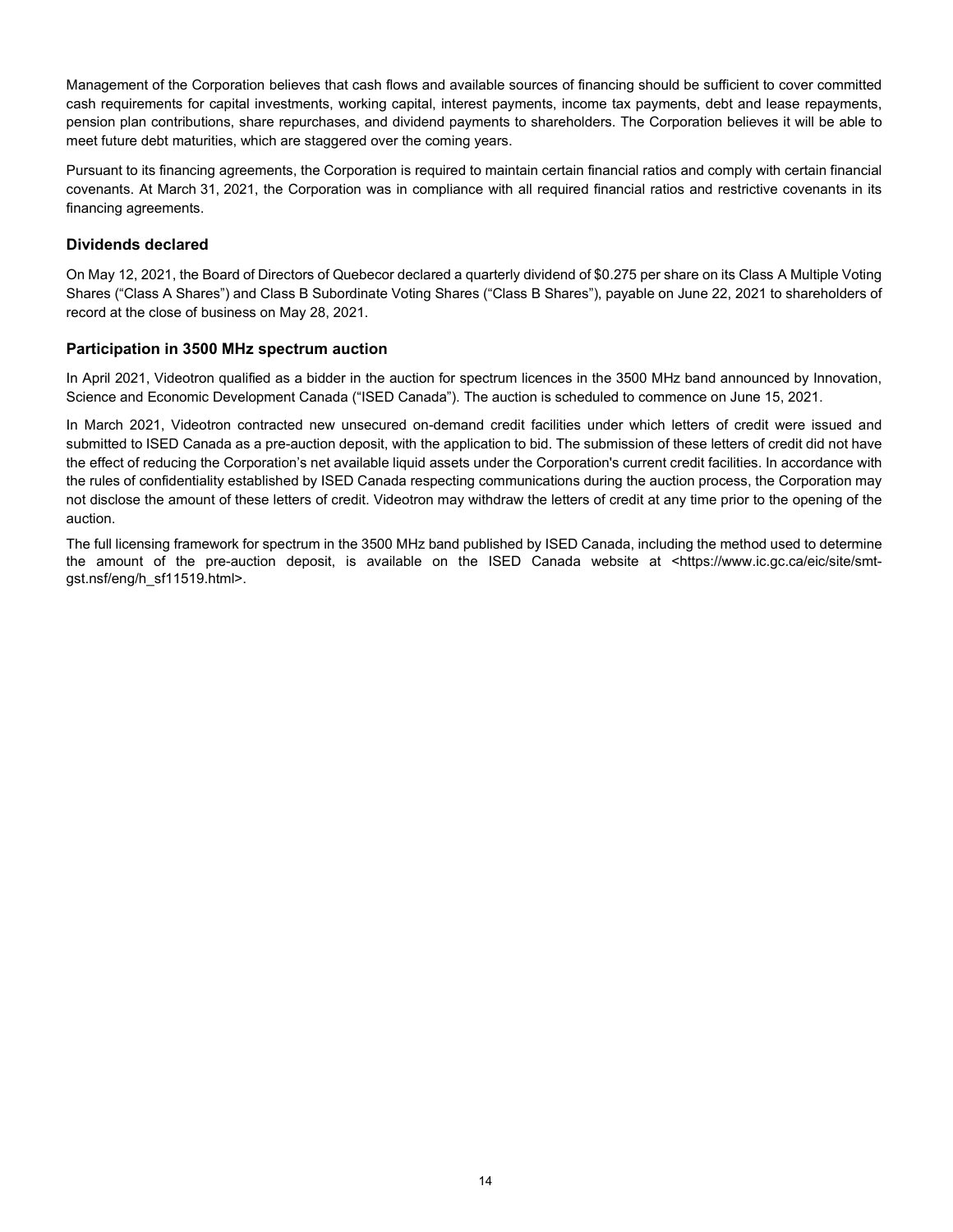## **Analysis of consolidated balance sheet**

#### **Table 4**

## **Consolidated balance sheet of Quebecor**

**Analysis of main differences between March 31, 2021 and December 31, 2020**

(in millions of Canadian dollars)

|                                                                          | March 31,         | Dec. 31,    |                   |                                                                                                                                                             |
|--------------------------------------------------------------------------|-------------------|-------------|-------------------|-------------------------------------------------------------------------------------------------------------------------------------------------------------|
|                                                                          | 2021 <sup>1</sup> | 2020        | <b>Difference</b> | Main reasons for difference                                                                                                                                 |
| <b>Assets</b>                                                            |                   |             |                   |                                                                                                                                                             |
| Cash and cash<br>equivalents                                             | 759.3<br>\$       | 136.7<br>\$ | 622.6<br>\$       | Cash flows generated by financing<br>activities                                                                                                             |
| Accounts receivable                                                      | 635.9             | 600.6       | 35.3              | Current portion of government credits<br>receivable for major capital projects                                                                              |
| Inventories                                                              | 271.7             | 250.7       | 21.0              | Impact of current variances in activity                                                                                                                     |
| Other current assets                                                     | 136.7             | 113.0       | 23.7              | Impact of current variances in activity                                                                                                                     |
| Property, plant and<br>equipment                                         | 3,167.2           | 3,189.2     | (22.0)            | Depreciation for the period less additions<br>to property, plant and equipment                                                                              |
| Intangible assets                                                        | 1,480.3           | 1,466.7     | 13.6              | Additions to intangible assets and<br>business acquisitions less amortization<br>for the period                                                             |
| Derivative financial<br>instruments <sup>2</sup>                         | 534.3             | 597.1       | (62.8)            | See "Financing activities"                                                                                                                                  |
| Other assets                                                             | 379.1             | 396.8       | (17.7)            | Current portion of government credits<br>receivable for major capital projects less<br>impact of current variances in operating<br>and investing activities |
| <b>Liabilities</b>                                                       |                   |             |                   |                                                                                                                                                             |
| Accounts payable,<br>accrued charges and<br>provisions                   | 961.7<br>\$       | 872.2<br>\$ | 89.5<br>\$        | Impact of current variances in activity                                                                                                                     |
| Income taxes $3$                                                         | 13.8              | 65.1        | (51.3)            | Current disbursements less current<br>income taxes for the period                                                                                           |
| Long-term debt, including<br>short-term portion and<br>bank indebtedness | 6,359.4           | 5,775.1     | 584.3             | See "Financing activities"                                                                                                                                  |
| Deferred income tax <sup>4</sup>                                         | 828.3             | 802.7       | 25.6              | Impact of variances in activity on<br>statement of income and statements of<br>comprehensive income                                                         |
| Other liabilities                                                        | 292.8             | 422.8       | (130.0)           | Gain on remeasurement of defined<br>benefit plans                                                                                                           |

<sup>1</sup> The "restricted cash" and "deferred subsidy" line items are combined for the purposes of the analysis.

<sup>2</sup> Long-term assets less long-term liabilities

 $3$  Current liabilities less current assets<br> $4$  I ong-term liabilities less long-term as

Long-term liabilities less long-term assets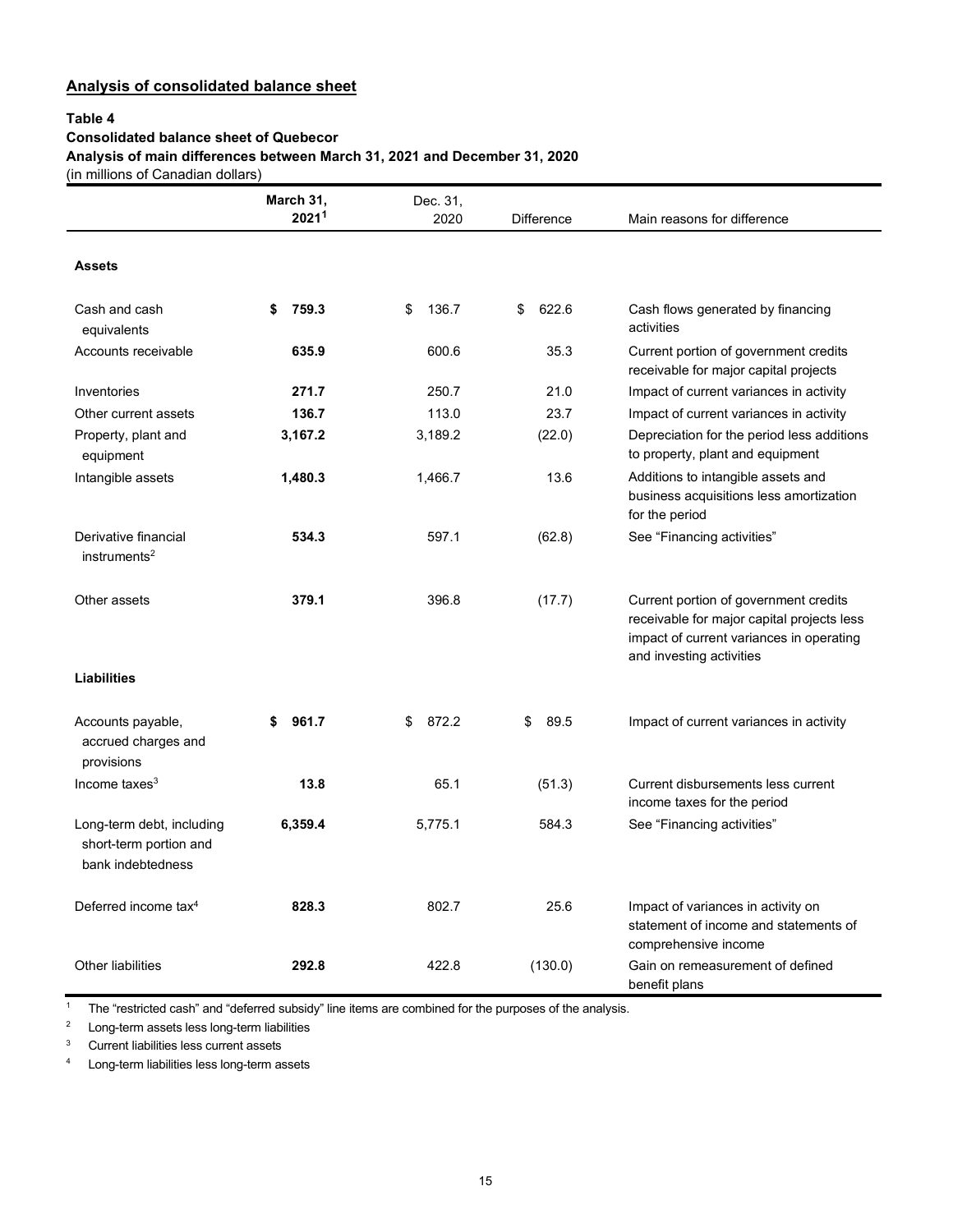## **ADDITIONAL INFORMATION**

## **Contractual obligations**

At March 31, 2021, material contractual obligations of operating activities included: capital repayment and interest on long-term debt; convertible debentures and lease liabilities; capital asset purchases and other commitments; and obligations related to derivative financial instruments, less estimated future receipts on derivative financial instruments. Table 5 below shows a summary of these contractual obligations.

#### **Table 5**

#### **Contractual obligations of Quebecor as of March 31, 2021**

(in millions of Canadian dollars)

|                                               |    | Total   | <b>Under</b><br>1 year |       | 1-3 years<br>3-5 years |         |    |         |    |                          | 5 years<br>or more |
|-----------------------------------------------|----|---------|------------------------|-------|------------------------|---------|----|---------|----|--------------------------|--------------------|
|                                               |    |         |                        |       |                        |         |    |         |    |                          |                    |
| Long-term debt <sup>1</sup>                   | \$ | 6,376.1 | \$                     | 25.4  | \$                     | 2,618.2 | \$ | 1,528.7 | \$ | 2,203.8                  |                    |
| Convertible debentures <sup>2</sup>           |    | 154.5   |                        |       |                        | -       |    | 154.5   |    | $\overline{\phantom{m}}$ |                    |
| Interest payments <sup>3</sup>                |    | 1,311.5 |                        | 223.9 |                        | 486.1   |    | 288.6   |    | 312.9                    |                    |
| Lease liabilities                             |    | 179.4   |                        | 35.1  |                        | 56.0    |    | 30.2    |    | 58.1                     |                    |
| Interest payments on lease liabilities        |    | 50.1    |                        | 8.2   |                        | 12.2    |    | 8.1     |    | 21.6                     |                    |
| Additions to property, plant and              |    |         |                        |       |                        |         |    |         |    |                          |                    |
| equipment and other commitments               |    | 1,235.9 |                        | 340.2 |                        | 384.9   |    | 255.5   |    | 255.3                    |                    |
| Derivative financial instruments <sup>4</sup> |    | (481.1) |                        | 1.6   |                        | (441.9) |    | (91.5)  |    | 50.7                     |                    |
| <b>Total contractual obligations</b>          | S  | 8,826.4 | \$                     | 634.4 | \$                     | 3,115.5 | \$ | 2.174.1 | \$ | 2,902.4                  |                    |

<sup>1</sup> The carrying value of long-term debt excludes changes in the fair value of long-term debt related to hedged interest rate risk and financing fees.

<sup>2</sup> Based on the market value at March 31, 2021 of a number of shares obtained by dividing the outstanding principal amount by the market price of a Quebecor Class B share at that date, subject to a floor price of approximately \$26.20 per share and a ceiling price of approximately \$32.76. The Corporation may also redeem convertible debentures by issuing the corresponding number of its Class B Shares.

<sup>3</sup> Estimated interest payable on long-term debt and convertible debentures, based on interest rates, hedging of interest rates and hedging of foreign exchange rates as of March 31, 2021.

<sup>4</sup> Estimated future receipts, net of future disbursements, related to foreign exchange hedging on the principal of U.S.-dollar-denominated debt using derivative financial instruments.

## **Related party transactions**

In the first quarter of 2021, the Corporation made sales to related parties in the amount of \$1.2 million (\$1.1 million in the same period of 2020) and purchases of \$3.8 million from related parties (\$2.3 million in the same period of 2020).

## **Capital stock**

In accordance with Canadian financial reporting standards, Table 6 presents information on the Corporation's capital stock as at April 22, 2021. In addition, 3,608,366 stock options were outstanding as of April 22, 2021.

#### **Table 6**

#### **Capital stock**

(in shares and millions of Canadian dollars)

|                |                                  |    | April 22, 2020       |
|----------------|----------------------------------|----|----------------------|
|                | <b>Issued and</b><br>outstanding |    | <b>Book</b><br>value |
| Class A Shares | 76,984,634                       | \$ | 8.6                  |
| Class B Shares | 168,519,357                      | S  | 993.5                |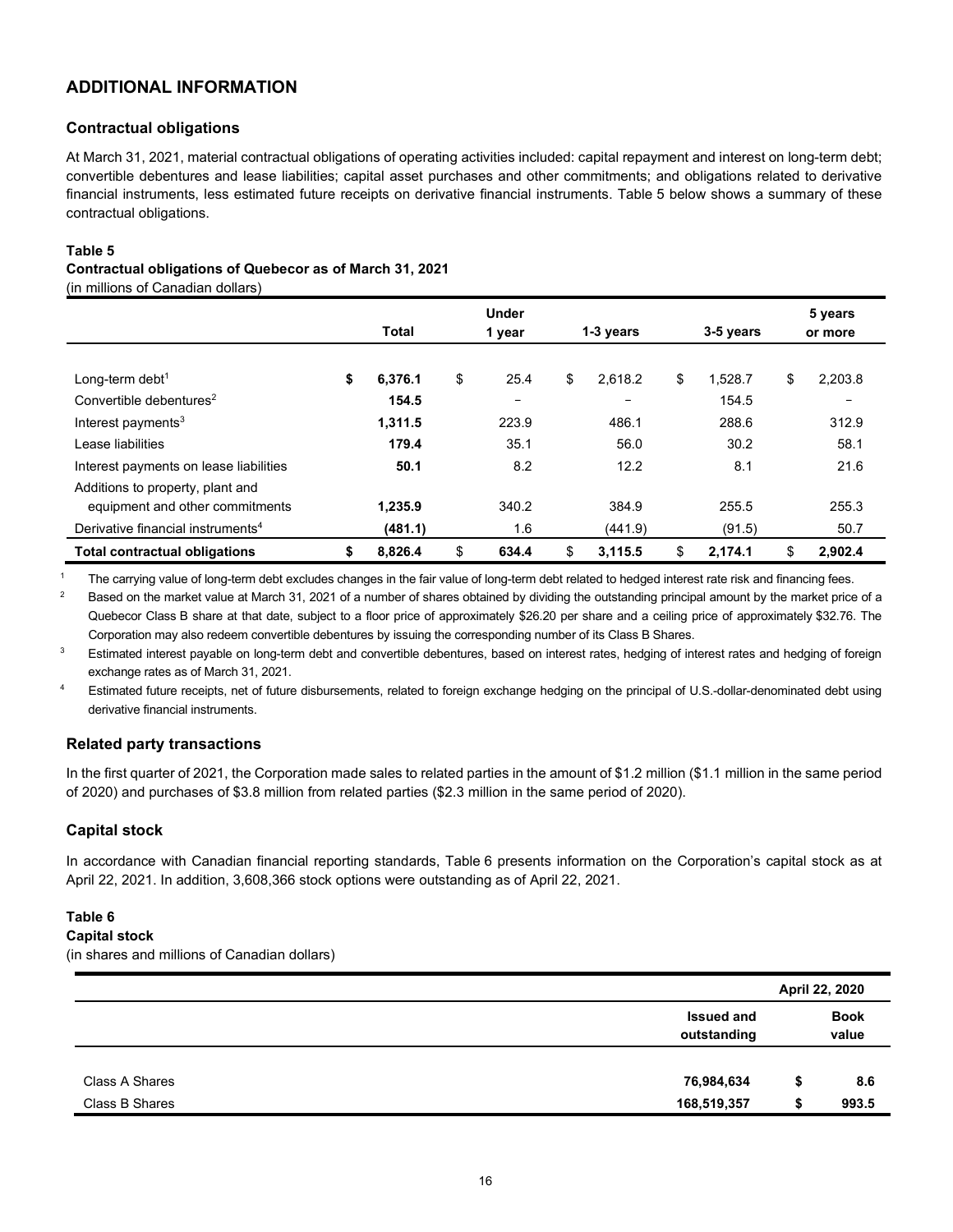On August 5, 2020, the Corporation authorized a normal course issuer bid for a maximum of 1,000,000 Class A Shares representing approximately 1.3% of issued and outstanding Class A Shares, and for a maximum of 6,000,000 Class B Shares representing approximately 3.5% of issued and outstanding Class B Shares as of July 31, 2020. The purchases can be made from August 15, 2020 to August 14, 2021, at prevailing market prices on the open market through the facilities of the Toronto Stock Exchange or other alternative trading systems. All shares purchased under the bid will be cancelled.

On August 7, 2020, the Corporation announced that it had entered into an automatic securities purchase plan ("the plan") with a designated broker whereby shares may be repurchased under the plan at times when such purchases would otherwise be prohibited pursuant to regulatory restrictions or self-imposed blackout periods. The plan received prior approval from the Toronto Stock Exchange. It came into effect on August 15, 2020 and terminates on the same date as the normal course issuer bid.

Under the plan, before entering a self-imposed blackout period, the Corporation may, but is not required to, ask the designated broker to make purchases under the normal course issuer bid. Such purchases shall be made at the discretion of the designated broker, within parameters established by the Corporation prior to the blackout periods. Outside the blackout periods, purchases will be made at the discretion of the Corporation's management.

In the first quarter of 2021, the Corporation purchased and cancelled 2,649,300 Class B Shares for a total cash consideration of \$84.4 million (1,059,100 Class B Shares for a total cash consideration of \$34.1 million in the same period of 2020). The \$68.8 million excess of the purchase price over the carrying value of the repurchased Class B Shares was recorded as a reduction in retained earnings (\$27.8 million in the same period of 2020).

## **Financial instruments**

The Corporation uses a number of financial instruments, mainly cash and cash equivalents, accounts receivable, contract assets, long-term investments, bank indebtedness, trade payables, accrued liabilities, long-term debt, convertible debentures, lease liabilities and derivative financial instruments.

In order to manage its foreign exchange and interest rate risks, the Corporation uses derivative financial instruments: (i) to set in CAN dollars future payments on debts denominated in U.S. dollars (interest and principal) and certain purchases of inventories and other capital expenditures denominated in a foreign currency; and (ii) to achieve a targeted balance of fixed- and floating-rate debts. The Corporation does not intend to settle its derivative financial instruments prior to their maturity as none of these instruments is held or issued for speculative purposes.

Certain cross-currency interest rate swaps entered into by the Corporation include an option that allows each party to unwind the transaction on a specific date at the then settlement amount.

The carrying value and fair value of long-term debt, convertible debentures and derivative financial instruments as of March 31, 2021 and December 31, 2020 were as follows:

## **Table 7**

## **Fair value of long-term debt, convertible debentures and derivative financial instruments**

(in millions of Canadian dollars)

|                                                                          | March 31, 2021 |                      |    |                      | December 31, 2020 |                         |    |                      |
|--------------------------------------------------------------------------|----------------|----------------------|----|----------------------|-------------------|-------------------------|----|----------------------|
| Asset (liability)                                                        |                | Carrying<br>value    |    | Fair<br>value        |                   | Carrying<br>value       |    | Fair<br>value        |
| Long-term debt <sup>1</sup><br>Convertible debentures <sup>2</sup>       | S.             | (6,376.1)<br>(159.4) | S. | (6,724.9)<br>(159.4) |                   | \$ (5,786.4)<br>(153.5) | S. | (6,216.1)<br>(153.5) |
| Derivative financial instruments                                         |                |                      |    |                      |                   |                         |    |                      |
| Foreign exchange forward contracts<br>Cross-currency interest rate swaps |                | (6.4)<br>540.7       | \$ | (6.4)<br>540.7       | \$                | (8.0)<br>605.1          | \$ | (8.0)<br>605.1       |

<sup>1</sup> The carrying value of long-term debt excludes the fair value of long-term debt related to hedged interest rate risk and financing fees.

 $2$  The carrying value and fair value of convertible debentures consist of the principal amount and the value of the conversion features related to the floor and ceiling prices, recognized as embedded derivatives.

The fair value of long-term debt and convertible debentures is estimated based on quoted market prices when available or on valuation models. When the Corporation uses valuation models, the fair value is estimated using discounted cash flows based on period-end market yields or the market value of similar instruments with the same maturity.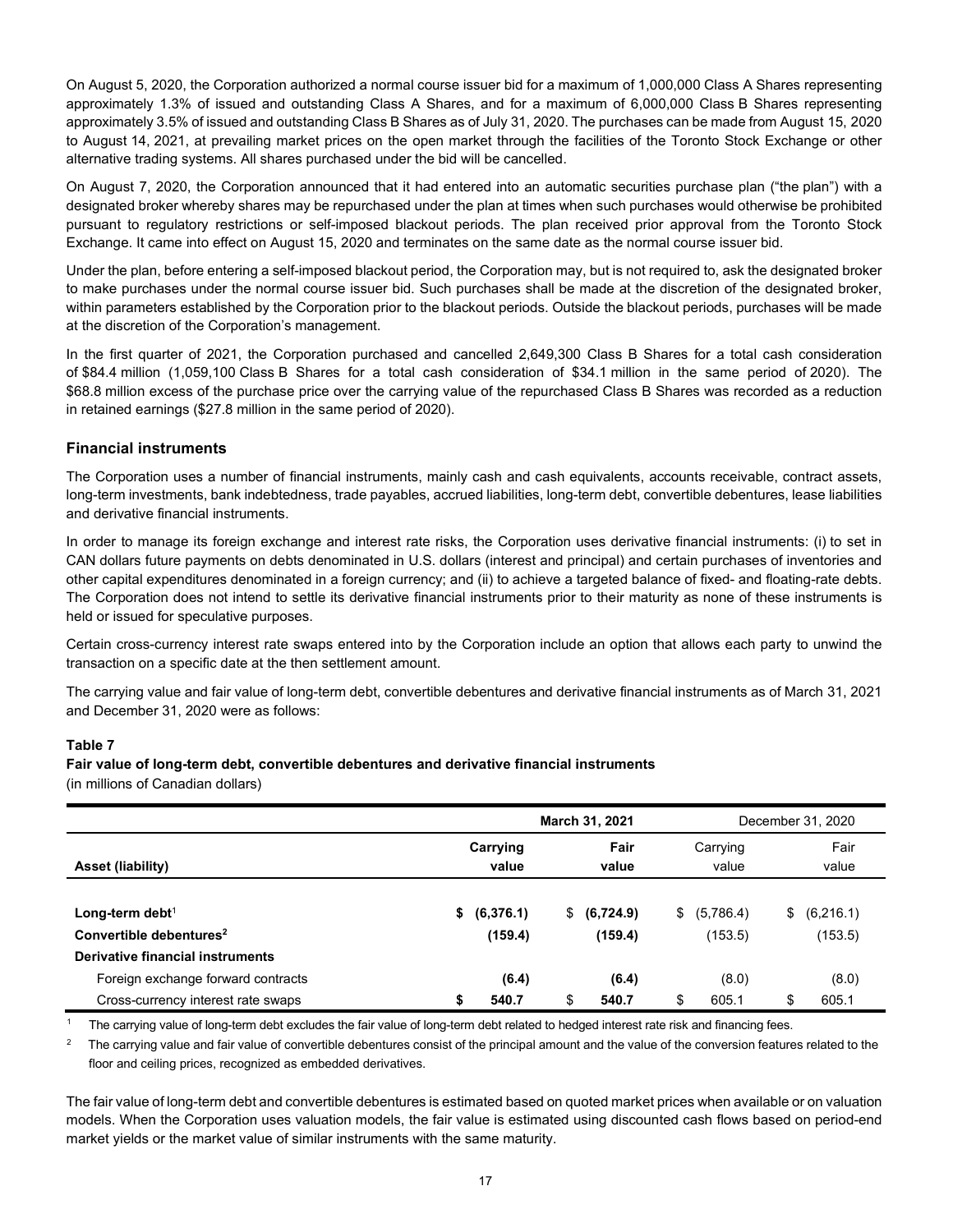The fair value of derivative financial instruments recognized in the consolidated balance sheets is estimated as per the Corporation's valuation models. These models project future cash flows and discount the future amounts to a present value using the contractual terms of the derivative financial instrument and factors observable in external market data, such as period-end swap rates and foreign exchange rates. An adjustment is also included to reflect non-performance risk, impacted by the financial and economic environment prevailing at the date of the valuation, in the recognized measure of the fair value of the derivative financial instruments by applying a credit default premium, estimated using a combination of observable and unobservable inputs in the market, to the net exposure of the counterparty or the Corporation.

The fair value of embedded derivatives related to convertible debentures is determined by option pricing models using market inputs, including volatility, discount factors and the underlying instrument's adjusted implicit interest rate and credit premium.

Losses and gains on valuation and translation of financial instruments for the first quarter of 2021 are summarized in Table 8.

#### **Table 8**

## **Loss (gain) on valuation and translation of financial instruments**

(in millions of Canadian dollars)

|                                                                                   | Three months ended March 31 |            |    |                 |  |  |  |
|-----------------------------------------------------------------------------------|-----------------------------|------------|----|-----------------|--|--|--|
|                                                                                   |                             | 2021       |    | 2020            |  |  |  |
| Loss (gain) on embedded derivatives related to convertible<br>debentures<br>Other | S                           | 5.7<br>0.1 | \$ | (22.5)<br>(0.8) |  |  |  |
|                                                                                   |                             | 5.8        |    | (23.3)          |  |  |  |

A \$2.6 million loss was recorded under "Other comprehensive income" in the first quarter of 2021 in relation to cash flow hedging relationships (\$62.9 million gain in the same period of 2020).

#### **Contingencies and legal disputes**

In the context of disputes between the Corporation and a competitor, legal proceedings have been initiated by the Corporation and against the Corporation. At this stage of the proceedings, management of the Corporation is of the opinion that the outcome is not expected to have a material adverse effect on the Corporation's results or on its financial position.

On August 15, 2019, the CRTC issued an order finalizing the rates, retroactively to March 31, 2016, at which the large cable and telephone companies provide aggregated wholesale access to their high-speed Internet networks. The interim rates in effect since 2016 have been invoiced to resellers and accounted for in the Corporation's consolidated financial statements. The proposed new rates are substantially lower than the interim rates and could represent a reduction in earnings of approximately \$40.0 million (before income taxes) for the year 2021 and a retrospective reduction of approximately \$82.0 million (before income taxes) from March 31, 2016 to December 31, 2020. On September 28, 2020, the CRTC approved a request from a coalition of cable companies (including Videotron) to stay the implementation of the order pertaining to final rates pending its final determination on the review and vary requests. Accordingly, at this stage of these proceedings, the Corporation still estimates that the interim rates are the appropriate basis to account for its wholesale Internet access revenues.

## **Non-IFRS financial measures**

The financial measures not standardized under IFRS that are used by the Corporation to assess its financial performance, such as adjusted EBITDA, adjusted income from continuing operating activities, cash flows from operations, free cash flows from continuing operating activities and consolidated net debt leverage ratio, are not calculated in accordance with, or recognized by IFRS. The Corporation's method of calculating these non-IFRS financial measures may differ from the methods used by other companies and, as a result, the non-IFRS financial measures presented in this document may not be comparable to other similarly titled measures disclosed by other companies.

The Corporation added the "consolidated net debt leverage ratio" measure in the third quarter of 2020. The consolidated net debt leverage ratio represents consolidated net debt excluding convertible debentures divided by the trailing 12-month adjusted EBITDA. Consolidated net debt, excluding convertible debentures, represents total long-term debt plus bank indebtedness, lease liabilities, the current portion of lease liabilities and liabilities related to derivative financial instruments, less assets related to derivative financial instruments and cash and cash equivalents. The consolidated net debt leverage ratio serves to evaluate the Corporation's financial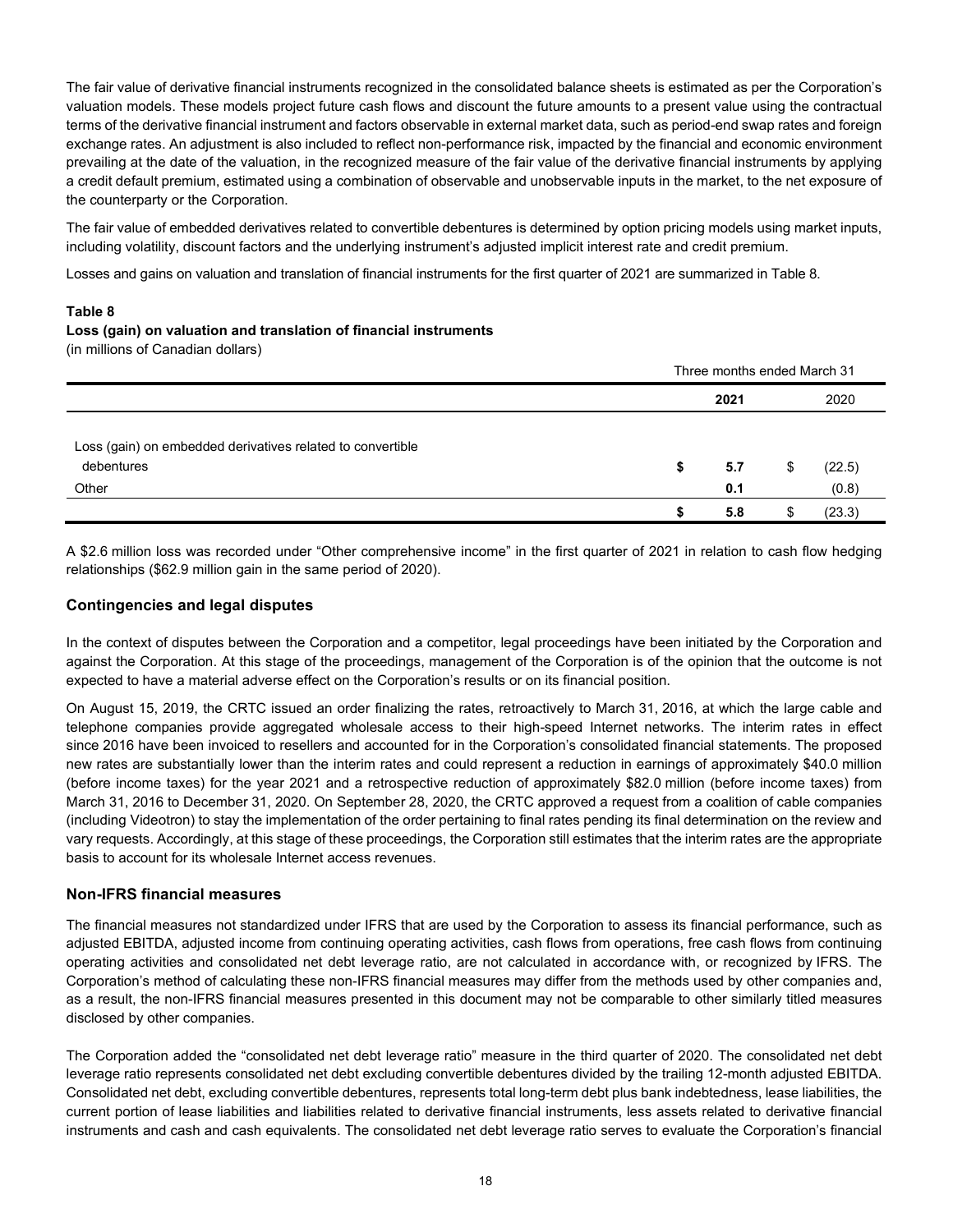leverage and is used by management and the Board of Directors in decisions on the Corporation's capital structure, including its financing strategy, and in managing debt maturity risks.

## **Adjusted EBITDA**

In its analysis of operating results, the Corporation defines adjusted EBITDA, as reconciled to net income under IFRS, as net income before depreciation and amortization, financial expenses, (loss) gain on valuation and translation of financial instruments, restructuring of operations and other items, income taxes and income from discontinued operations. Adjusted EBITDA as defined above is not a measure of results that is consistent with IFRS. It is not intended to be regarded as an alternative to IFRS financial performance measures or to the statement of cash flows as a measure of liquidity. It should not be considered in isolation or as a substitute for measures of performance prepared in accordance with IFRS. The Corporation uses adjusted EBITDA in order to assess the performance of its investment in Quebecor Media. The Corporation's management and Board of Directors use this measure in evaluating its consolidated results as well as the results of the Corporation's operating segments. This measure eliminates the significant level of impairment and depreciation/amortization of tangible and intangible assets and is unaffected by the capital structure or investment activities of the Corporation and its business segments.

Adjusted EBITDA is also relevant because it is a significant component of the Corporation's annual incentive compensation programs. A limitation of this measure, however, is that it does not reflect the periodic costs of tangible and intangible assets used in generating revenues in the Corporation's segments. The Corporation also uses other measures that do reflect such costs, such as cash flows from operations and free cash flows from continuing operating activities. The Corporation's definition of adjusted EBITDA may not be the same as similarly titled measures reported by other companies.

Table 9 provides a reconciliation of adjusted EBITDA to net income as disclosed in Quebecor's condensed consolidated financial statements.

#### **Table 9**

**Reconciliation of the adjusted EBITDA measure used in this report to the net income measure used in the condensed consolidated financial statements** 

(in millions of Canadian dollars)

|                                                       | Three months ended |             |  |  |  |
|-------------------------------------------------------|--------------------|-------------|--|--|--|
|                                                       |                    | March 31    |  |  |  |
|                                                       | 2021               | 2020        |  |  |  |
|                                                       |                    |             |  |  |  |
| Adjusted EBITDA (negative adjusted EBITDA):           |                    |             |  |  |  |
| Telecommunications                                    | \$<br>450.9        | \$435.5     |  |  |  |
| Media                                                 | 1.3                | 4.1         |  |  |  |
| Sports and Entertainment                              | 2.1                | (3.8)       |  |  |  |
| <b>Head Office</b>                                    | (1.6)              | 0.9         |  |  |  |
|                                                       | 452.7              | 436.7       |  |  |  |
| Depreciation and amortization                         | (195.3)            | (198.1)     |  |  |  |
| Financial expenses                                    | (83.1)             | (87.4)      |  |  |  |
| (Loss) gain on valuation and translation of financial |                    |             |  |  |  |
| instruments                                           | (5.8)              | 23.3        |  |  |  |
| Restructuring of operations and other items           | (4.5)              | (3.9)       |  |  |  |
| Income taxes                                          | (44.0)             | (40.5)      |  |  |  |
| Income from discontinued operations                   |                    | 1.3         |  |  |  |
| Net income                                            | 120.0<br>\$        | 131.4<br>\$ |  |  |  |

#### **Adjusted income from continuing operating activities**

The Corporation defines adjusted income from continuing operating activities, as reconciled to net income attributable to shareholders under IFRS, as net income attributable to shareholders before gain (loss) on valuation and translation of financial instruments, restructuring of operations and other items, net of income tax related to adjustments and net income attributable to non-controlling interest related to adjustments, and before the income from discontinued operations attributable to shareholders. Adjusted income from continuing operating activities, as defined above, is not a measure of results that is consistent with IFRS. It should not be considered in isolation or as a substitute for measures of performance prepared in accordance with IFRS. The Corporation uses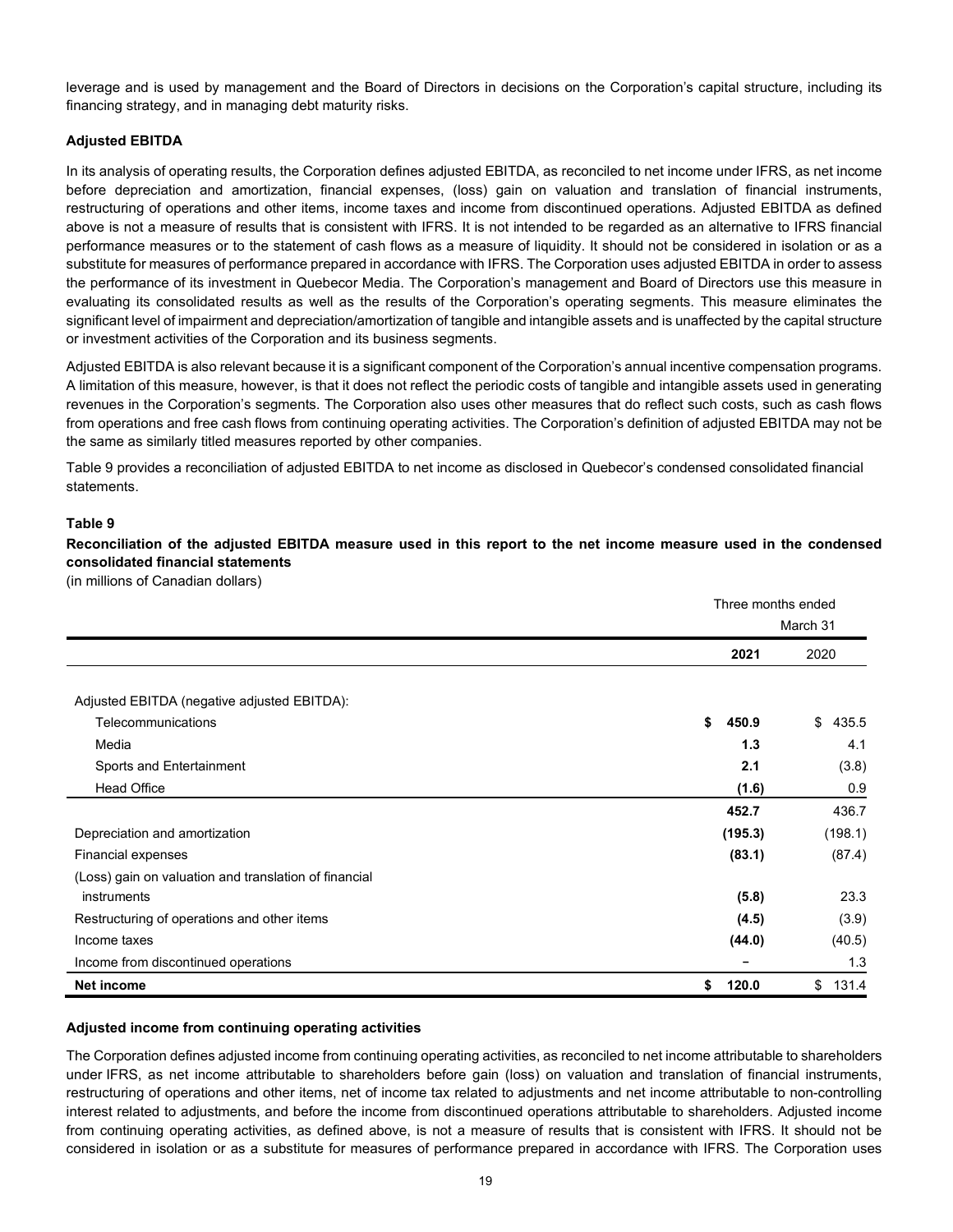adjusted income from continuing operating activities to analyze trends in the performance of its businesses. The above-listed items are excluded from the calculation of this measure because they impair the comparability of financial results. Adjusted income from continuing operating activities is more representative for forecasting income. The Corporation's definition of adjusted income from continuing operating activities may not be identical to similarly titled measures reported by other companies.

Table 10 provides a reconciliation of adjusted income from continuing operating activities to the net income attributable to shareholders' measure used in Quebecor's condensed consolidated financial statements.

#### **Table 10**

**Reconciliation of the adjusted income from continuing operating activities measure used in this report to the net income attributable to shareholders' measure used in the condensed consolidated financial statements**

(in millions of Canadian dollars)

|                                                                      |    | Three months ended<br>March 31 |    |       |  |  |  |
|----------------------------------------------------------------------|----|--------------------------------|----|-------|--|--|--|
|                                                                      |    | 2021                           |    | 2020  |  |  |  |
| Adjusted income from continuing operating activities                 | \$ | 129.9                          | \$ | 111.5 |  |  |  |
| (Loss) gain on valuation and translation of financial<br>instruments |    | (5.8)                          |    | 23.3  |  |  |  |
| Restructuring of operations and other items                          |    | (4.5)                          |    | (3.9) |  |  |  |
| Income taxes related to adjustments <sup>1</sup>                     |    | 1.7                            |    | (0.6) |  |  |  |
| Discontinued operations                                              |    |                                |    | 1.3   |  |  |  |
| Net income attributable to shareholders                              | S  | 121.3                          | \$ | 131.6 |  |  |  |

<sup>1</sup> Includes impact of fluctuations in income tax applicable to adjusted items, either for statutory reasons or in connection with tax transactions.

#### **Cash flows from operations and free cash flows from continuing operating activities**

#### *Cash flows from operations*

Cash flows from operations represents adjusted EBITDA, less additions to property, plant and equipment and to intangible assets (excluding licence acquisitions and renewals). Cash flows from operations represents funds available for interest and income tax payments, expenditures related to restructuring programs, business acquisitions, licence acquisitions and renewals, payment of dividends, repayment of long-term debt and lease liabilities, and share repurchases. Cash flows from operations is not a measure of liquidity that is consistent with IFRS. It is not intended to be regarded as an alternative to IFRS financial performance measures or to the statement of cash flows as a measure of liquidity. Cash flows from operations is used by the Corporation's management and Board of Directors to evaluate cash flows generated by the operations of all of its segments. The Corporation's definition of cash flows from operations may not be identical to similarly titled measures reported by other companies.

#### *Free cash flows from continuing operating activities*

Free cash flows from continuing operating activities represents cash flows provided by continuing operating activities calculated in accordance with IFRS, less cash flows used for additions to property, plant and equipment and to intangible assets (excluding expenditures related to licence acquisitions and renewals), plus proceeds from disposal of assets. Free cash flows from continuing operating activities is used by the Corporation's management and Board of Directors to evaluate cash flows generated by the Corporation's operations. Free cash flows from continuing operating activities represents available funds for business acquisitions, licence acquisitions and renewals, payment of dividends, repayment of long-term debt and lease liabilities, and share repurchases. Free cash flows from continuing operating activities is not a measure of liquidity that is consistent with IFRS. It is not intended to be regarded as an alternative to IFRS financial performance measures or to the statement of cash flows as a measure of liquidity. The Corporation's definition of free cash flows from continuing operating activities may not be identical to similarly titled measures reported by other companies.

Tables 11 and 12 provide a reconciliation of cash flows from operations and free cash flows from continuing operating activities to cash flows provided by continuing operating activities reported in the condensed consolidated financial statements.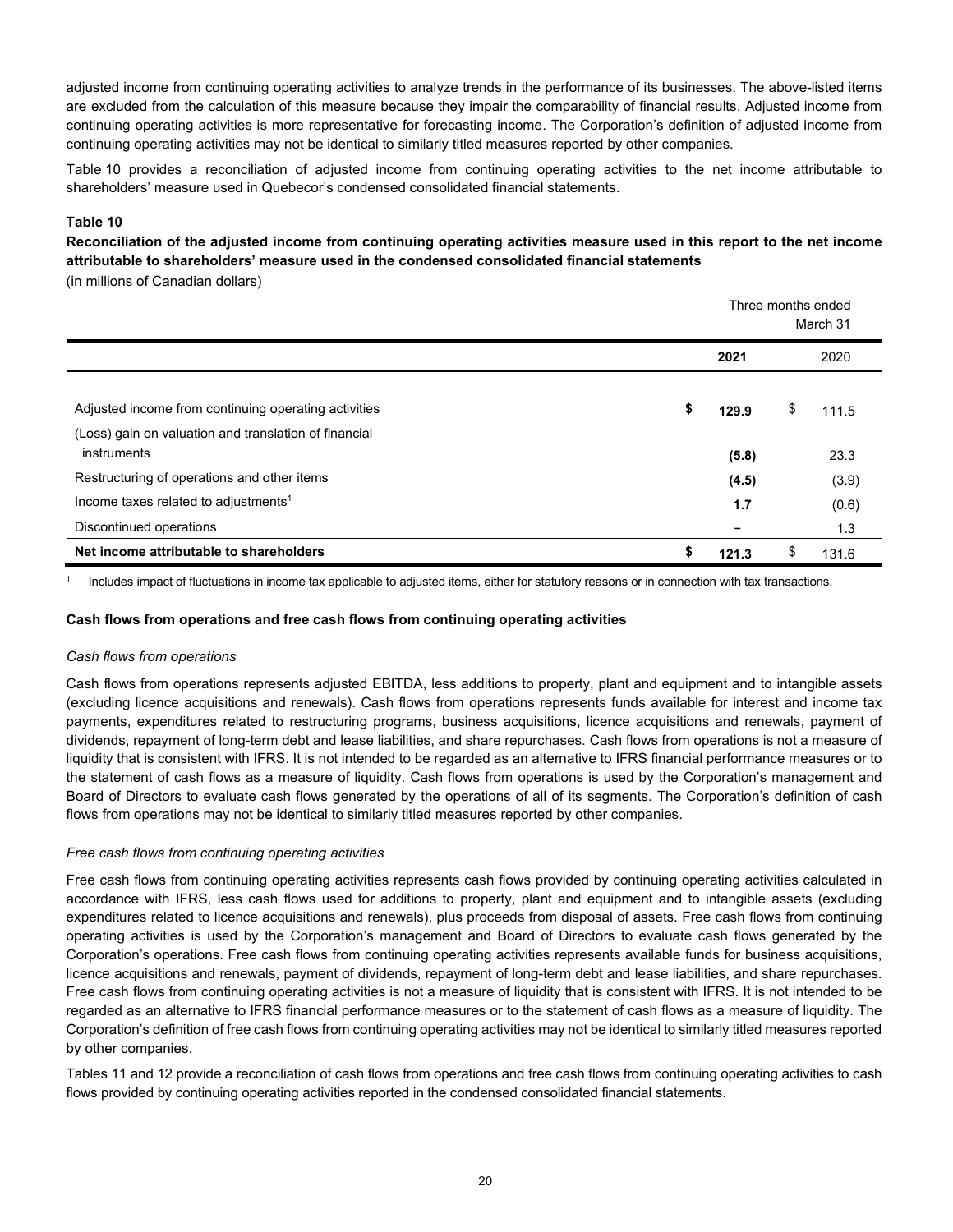## **Table 11**

**Cash flows from operations** 

| (in millions of Canadian dollars)                                                    |                                |    |        |
|--------------------------------------------------------------------------------------|--------------------------------|----|--------|
|                                                                                      | Three months ended<br>March 31 |    |        |
|                                                                                      | 2021                           |    | 2020   |
| Adjusted EBITDA (negative adjusted EBITDA)                                           |                                |    |        |
| Telecommunications                                                                   | \$<br>450.9                    | \$ | 435.5  |
| Media                                                                                | 1.3                            |    | 4.1    |
| Sports and Entertainment                                                             | 2.1                            |    | (3.8)  |
| <b>Head Office</b>                                                                   | (1.6)                          |    | 0.9    |
|                                                                                      | 452.7                          |    | 436.7  |
| <b>Minus</b>                                                                         |                                |    |        |
| Additions to property, plant and equipment: <sup>1</sup>                             |                                |    |        |
| Telecommunications                                                                   | (99.4)                         |    | (88.9) |
| Media                                                                                | (1.2)                          |    | (1.9)  |
| Sports and Entertainment                                                             | (0.1)                          |    | (0.1)  |
| <b>Head Office</b>                                                                   | (0.2)                          |    | (0.1)  |
|                                                                                      | (100.9)                        |    | (91.0) |
| Additions to intangible assets: <sup>2</sup>                                         |                                |    |        |
| Telecommunications                                                                   | (38.6)                         |    | (44.1) |
| Media                                                                                | (4.5)                          |    | (5.8)  |
| Sports and Entertainment                                                             | (0.9)                          |    | (0.8)  |
| <b>Head Office</b>                                                                   | (0.2)                          |    |        |
|                                                                                      | (44.2)                         |    | (50.7) |
| <b>Cash flows from operations</b>                                                    |                                |    |        |
| Telecommunications                                                                   | 312.9                          |    | 302.5  |
| Media                                                                                | (4.4)                          |    | (3.6)  |
| Sports and Entertainment                                                             | 1.1                            |    | (4.7)  |
| <b>Head Office</b>                                                                   | (2.0)                          |    | 0.8    |
|                                                                                      | \$<br>307.6                    | \$ | 295.0  |
|                                                                                      |                                |    |        |
| <sup>1</sup> Reconciliation to cash flows used for additions to                      | Three months ended March 31    |    |        |
| property, plant and equipment as per condensed<br>consolidated financial statements: | 2021<br>2020                   |    |        |

Additions to property, plant and equipment **\$ (100.9)** \$ (91.0) Net variance in current non-cash items related to additions to property, plant and equipment (excluding government credits receivable for major capital projects) **(10.9)** 11.0 Cash flows used for additions to property, plant and equipment **\$ (111.8)** \$ (80.0) **<sup>2</sup> Reconciliation to cash flows used for additions to intangible assets as per condensed consolidated financial statements:** Three months ended March 31 **2021** 2020 Additions to intangible assets **\$ (44.2)** \$ (50.7) Net variance in current non-cash items related to additions to intangible assets (excluding government credits receivable for major capital projects) **(14.6)** (52.1)

Cash flows used for additions to intangible assets **\$ (58.8)** \$ (102.8)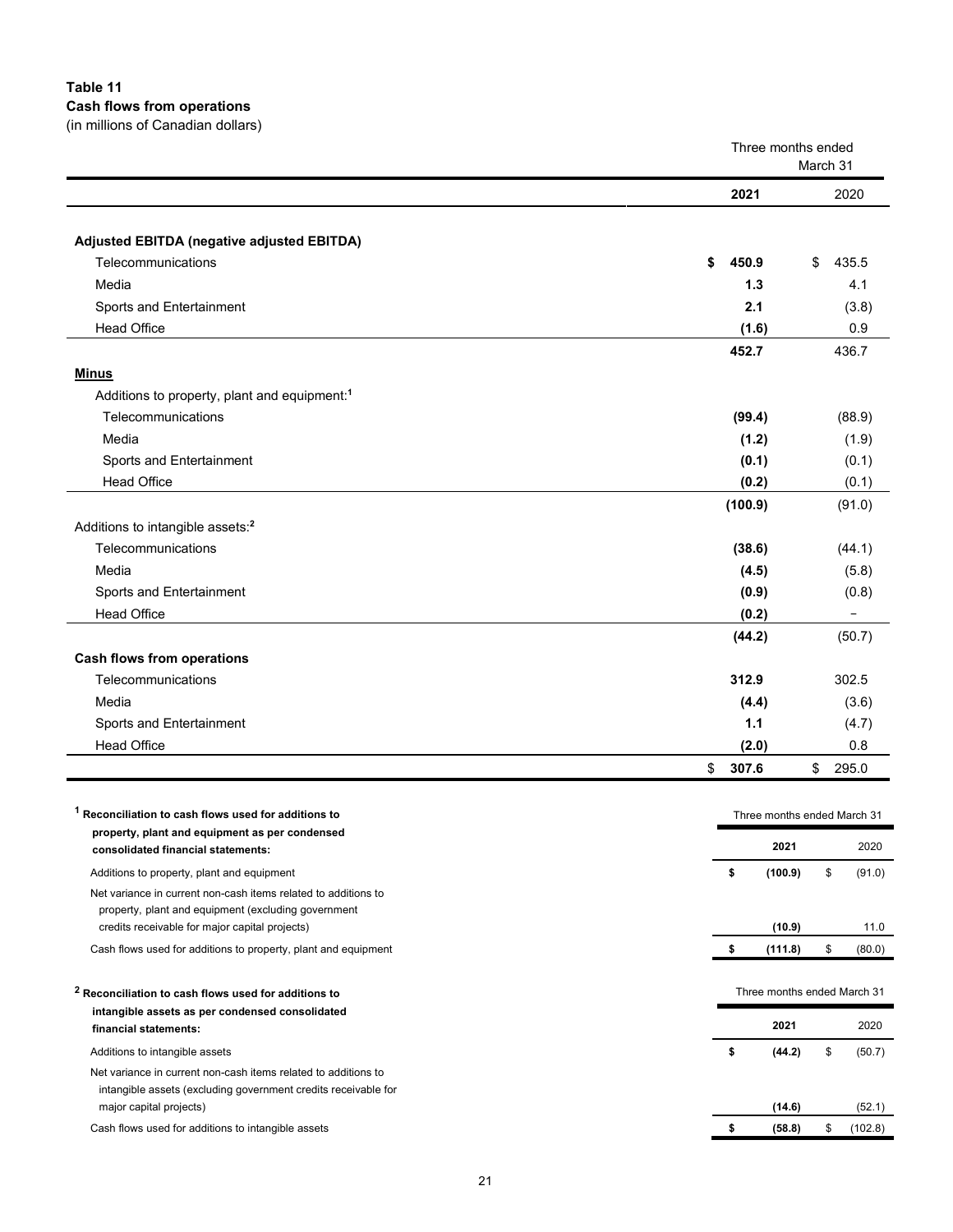#### **Table 12**

**Free cash flows from continuing operating activities and cash flows provided by continuing operating activities reported in the condensed consolidated financial statements.**

(in millions of Canadian dollars)

|                                                     | Three months ended<br>March 31 |    |        |  |  |
|-----------------------------------------------------|--------------------------------|----|--------|--|--|
|                                                     | 2021                           |    | 2020   |  |  |
| Cash flows from operations from Table 11            | \$<br>307.6                    | \$ | 295.0  |  |  |
| Plus (minus)                                        |                                |    |        |  |  |
| Cash portion of financial expenses                  | (80.9)                         |    | (85.4) |  |  |
| Cash portion related to restructuring of operations |                                |    |        |  |  |
| and other items                                     | (3.7)                          |    | (3.9)  |  |  |
| Current income taxes                                | (63.4)                         |    | (61.0) |  |  |
| Other                                               | 0.2                            |    | 4.1    |  |  |
| Net change in non-cash balances related to          |                                |    |        |  |  |
| operating activities                                | (43.2)                         |    | 32.6   |  |  |
| Net change in current non-cash items related to     |                                |    |        |  |  |
| additions to property, plant and equipment          |                                |    |        |  |  |
| (excluding government credits receivable for        |                                |    |        |  |  |
| major capital projects)                             | (10.9)                         |    | 11.0   |  |  |
| Net change in current non-cash items related to     |                                |    |        |  |  |
| additions to intangible assets (excluding           |                                |    |        |  |  |
| government credits receivable for major capital     |                                |    |        |  |  |
| projects)                                           | (14.6)                         |    | (52.1) |  |  |
| Free cash flows from continuing operating           |                                |    |        |  |  |
| activities                                          | 91.1                           |    | 140.3  |  |  |
| Plus (minus)                                        |                                |    |        |  |  |
| Cash flows used for additions to property, plant    |                                |    |        |  |  |
| and equipment                                       | 111.8                          |    | 80.0   |  |  |
| Cash flows used for additions to intangible assets  | 58.8                           |    | 102.8  |  |  |
| Proceeds from disposal of assets                    | (0.1)                          |    | (1.5)  |  |  |
| Cash flows provided by continuing operating         |                                |    |        |  |  |
| activities                                          | \$<br>261.6                    | \$ | 321.6  |  |  |

#### **Consolidated net debt leverage ratio**

The consolidated net debt leverage ratio represents consolidated net debt, excluding convertible debentures, divided by the trailing 12-month adjusted EBITDA. Consolidated net debt, excluding convertible debentures, represents total long-term debt plus bank indebtedness, lease liabilities, the current portion of lease liabilities and liabilities related to derivative financial instruments, less assets related to derivative financial instruments and cash and cash equivalents. The consolidated net debt leverage ratio serves to evaluate the Corporation's financial leverage and is used by management and the Board of Directors in decisions on the Corporation's capital structure, including its financing strategy, and in managing debt maturity risks. The consolidated net debt leverage ratio excludes convertible debentures because, subject to certain conditions, those debentures can be repurchased at the Corporation's discretion by issuing Quebecor Class B Shares. Consolidated net debt leverage ratio is not a measure established in accordance with IFRS. It is not intended to be used as an alternative to IFRS measures or the balance sheet to evaluate its financial position. The Corporation's definition of consolidated net debt leverage ratio may not be identical to similarly titled measures reported by other companies.

Table 14 provides the calculation of consolidated net debt leverage ratio and the reconciliation to balance sheet items reported in Quebecor's condensed consolidated financial statements.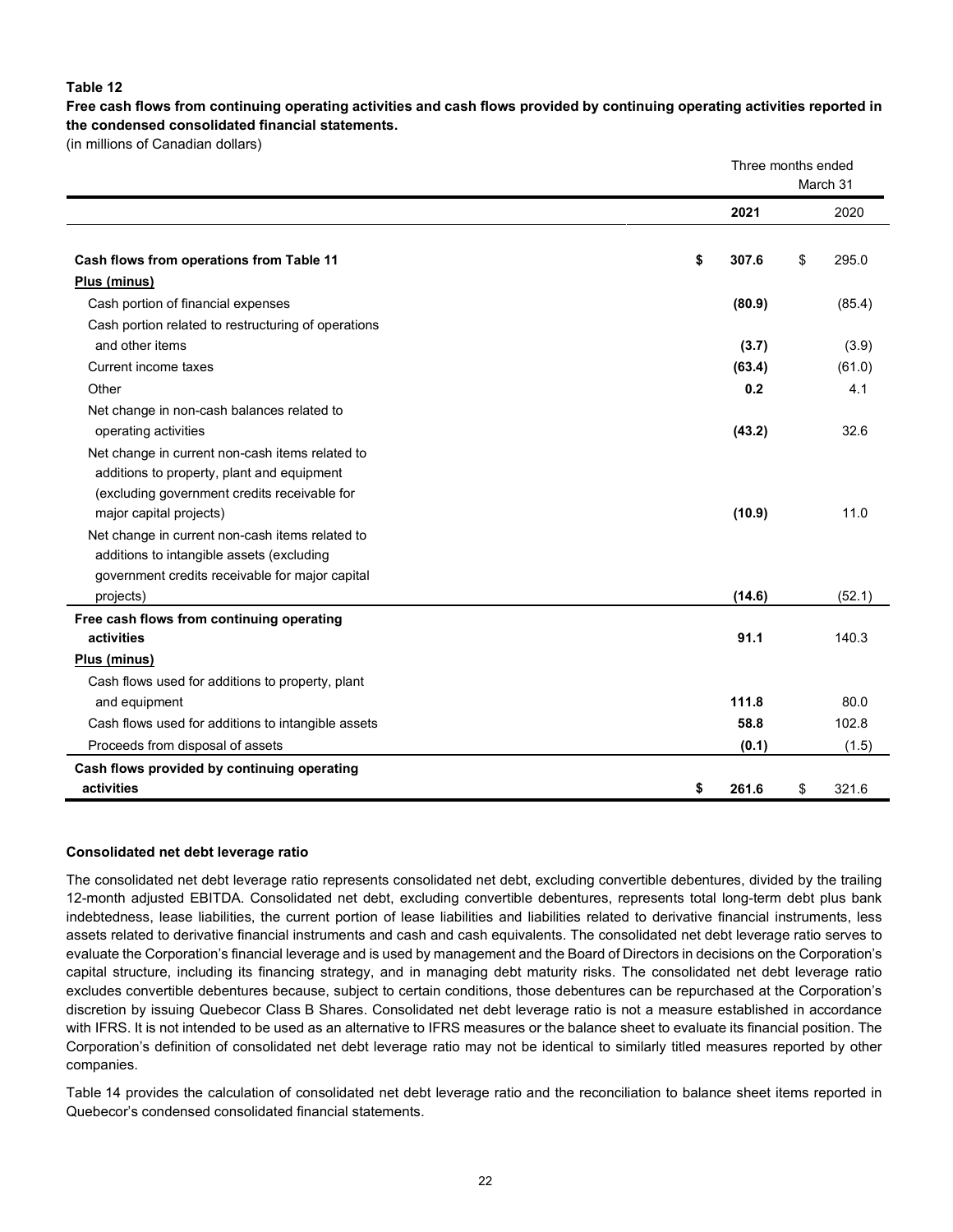## **Table 14 Consolidated net debt leverage ratio** (in millions of Canadian dollars)

|                                                         | March. 31,<br>2021 | Dec. 31,<br>2020 |  |  |
|---------------------------------------------------------|--------------------|------------------|--|--|
|                                                         |                    |                  |  |  |
| Total long-term debt <sup>1</sup>                       | \$<br>6,376.1      | 5,786.4<br>\$    |  |  |
| Plus (minus)                                            |                    |                  |  |  |
| Lease liabilities                                       | 144.3              | 139.0            |  |  |
| Current portion of lease liabilities                    | 35.1               | 34.3             |  |  |
| <b>Bank indebtedness</b>                                | 3.3                | 1.7              |  |  |
| Assets related to derivative financial instruments      | (569.4)            | (625.5)          |  |  |
| Liabilities related to derivative financial instruments | 35.1               | 28.4             |  |  |
| Cash and cash equivalents                               | (759.3)            | (136.7)          |  |  |
| Consolidated net debt excluding convertible debentures  | 5,265.2            | 5,227.6          |  |  |
| Divided by:                                             |                    |                  |  |  |
| Trailing 12-month adjusted EBITDA                       | \$<br>1,968.6      | 1,952.6<br>\$    |  |  |
| Consolidated net debt leverage ratio                    | 2.67x              | 2.68x            |  |  |

Excluding changes in the fair value of long-term debt related to hedged interest risk and financing fees.

## **Key performance indicators**

#### **Revenue-generating unit**

The Corporation uses RGU, an industry metric, as a key performance indicator. An RGU represents, as the case may be, subscriptions to the Internet access, television and Club illico services, and subscriber connections to the mobile and wireline telephony services. RGU is not a measurement that is consistent with IFRS and the Corporation's definition and calculation of RGU may not be the same as identically titled measurements reported by other companies or published by public authorities.

#### **Average billing per unit**

The Corporation uses ABPU, an industry metric, as a key performance indicator. This indicator is used to measure monthly average subscription billing per RGU. ABPU is not a measurement that is consistent with IFRS and the Corporation's definition and calculation of ABPU may not be the same as identically titled measurements reported by other companies.

Mobile ABPU is calculated by dividing the average subscription billing for mobile telephony services by the average number of mobile RGUs during the applicable period, and then dividing the resulting amount by the number of months in the applicable period.

Total ABPU is calculated by dividing the combined average subscription billing for Internet access, television, Club illico, mobile and wireline telephony services by the total average number of RGUs from Internet access, television, mobile and wireline telephony services during the applicable period, and then dividing the resulting amount by the number of months in the applicable period.

#### **Controls and procedures**

The purpose of internal controls over financial reporting is to provide reasonable assurance as to the reliability of the Corporation's financial reporting and the preparation of its consolidated financial statements in accordance with IFRS.

There have not been any changes in internal controls over financial reporting during the three months ended March 31, 2021 that have materially affected, or are reasonably likely to materially affect, the Corporation's internal controls over financial reporting.

## **Additional information**

The Corporation is a reporting issuer subject to the securities laws of all Canadian provinces and is therefore required to file financial statements, a proxy circular and an annual information form with the various securities commissions. Copies of those documents are available free of charge from the Corporation on request at <www.quebecor.com> and on the SEDAR website at <www.sedar.com>.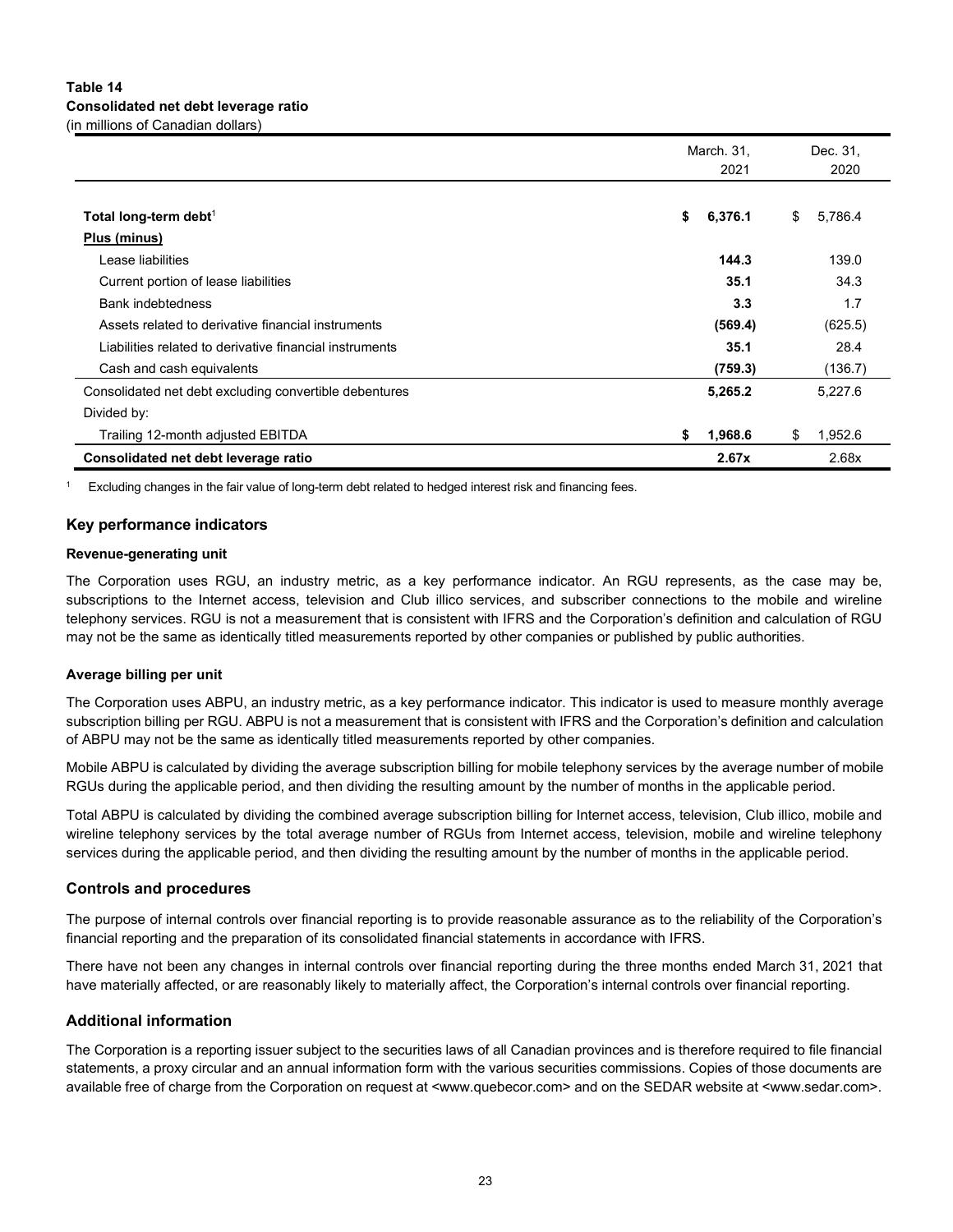## **Cautionary statement regarding forward-looking statements**

The statements in this report that are not historical facts are forward-looking statements and are subject to significant known and unknown risks, uncertainties and assumptions that could cause the Corporation's actual results for future periods to differ materially from those set forth in forward-looking statements. Forward-looking statements may be identified by the use of the conditional or by forward-looking terminology such as the terms "plans," "expects," "may," "anticipates," "intends," "estimates," "projects," "seeks," "believes," or similar terms, variations of such terms or the negative of such terms. Some important factors that could cause actual results to differ materially from those expressed in these forward-looking statements include, but are not limited to:

- Quebecor Media's ability to continue successfully developing its network and the facilities that support its mobile services;
- general economic, financial or market conditions and variations in the businesses of local, regional and national advertisers in Quebecor Media's newspapers, television outlets and other media properties;
- the intensity of competitive activity in the industries in which Quebecor operates;
- fragmentation of the media landscape;
- new technologies that might change consumer behaviour with respect to Quebecor Media's product suites;
- unanticipated higher capital spending required for developing Quebecor Media's network or to address the continued development of competitive alternative technologies, or the inability to obtain additional capital to continue the development of Quebecor's business;
- Quebecor's ability to implement its business and operating strategies successfully and to manage its growth and expansion;
- disruptions to the network through which Quebecor Media provides its television, Internet access, mobile and wireline telephony and Club illico services, and its ability to protect such services against piracy, unauthorized access and other security breaches;
- labour disputes or strikes;
- service interruptions resulting from equipment breakdown, network failure, the threat of natural disasters, epidemics, pandemics and other public health crisis, including the COVID-19 pandemic, and political instability in some countries;
- impact of emergency measures implemented by various levels of government;
- changes in Quebecor Media's ability to obtain services and equipment critical to its operations;
- changes in laws and regulations, or in their interpretations, which could result, among other things, in the loss (or reduction in value) of Quebecor Media's licences or markets, or in an increase in competition, compliance costs or capital expenditures;
- Quebecor Media's ability to successfully develop its Sports and Entertainment segment and other expanding lines of business in its other segments;
- Quebecor's substantial indebtedness, the tightening of credit markets, and the restrictions on its business imposed by the terms of its debt; and
- interest rate fluctuations that could affect a portion of Quebecor's interest payment requirements on long-term debt.

The forward-looking statements in this document are made to provide investors and the public with a better understanding of the Corporation's circumstances and are based on assumptions it believes to be reasonable as of the day on which they are made. Investors and others are cautioned that the foregoing list of factors that may affect future results is not exhaustive and that undue reliance should not be placed on any forward-looking statements. For more information on the risks, uncertainties and assumptions that could cause the Corporation's actual results to differ from current expectations, please refer to the Corporation's public filings, available at <www.sedar.com> and <www.quebecor.com>, including, in particular, the "Risks and Uncertainties" section of the Corporation's Management Discussion and Analysis for the year ended December 31, 2020.

The forward-looking statements in this Management Discussion and Analysis reflect the Corporation's expectations as of May 12, 2021 and are subject to change after this date. The Corporation expressly disclaims any obligation or intention to update or revise any forward-looking statements, whether as a result of new information, future events or otherwise, except as required by applicable securities laws.

Montréal, Québec

May 12, 2021